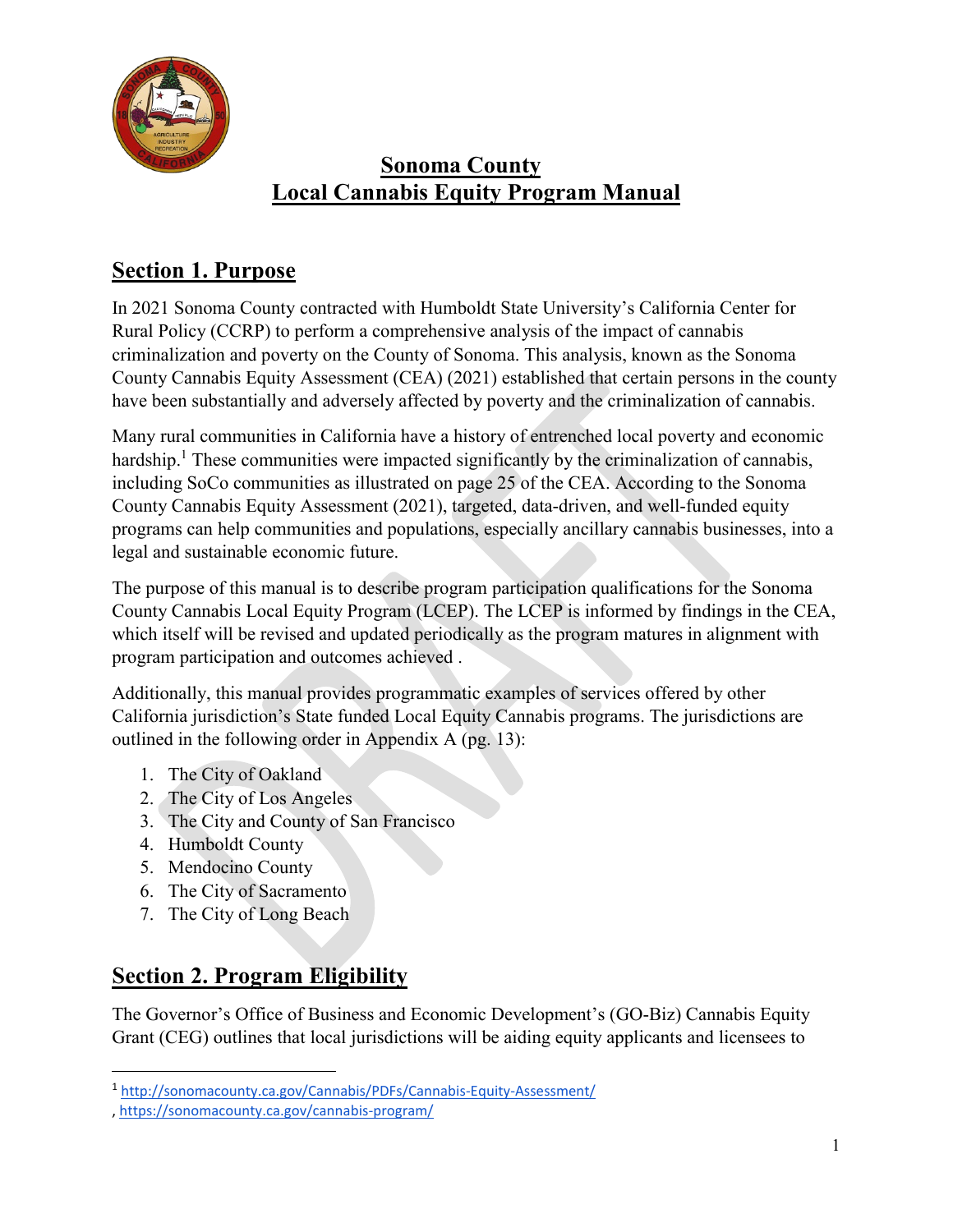

build a business in the regulated market. Accordingly, individuals and not business entities are the only ones eligible to apply to the Local Cannabis Equity Program. Eligibility criteria for the program is:

| <b>Program Eligibility</b>         |                                                                                                                                                                                                                                                                                                                                      |  |
|------------------------------------|--------------------------------------------------------------------------------------------------------------------------------------------------------------------------------------------------------------------------------------------------------------------------------------------------------------------------------------|--|
| <b>Tier A Eligibility Criteria</b> |                                                                                                                                                                                                                                                                                                                                      |  |
|                                    | Those who meet one or more of the below Tier A eligibility criteria will be considered for state<br>funding and state funded services.                                                                                                                                                                                               |  |
| Conviction<br>history              | Any individual seeking support or services to participate in the legal cannabis<br>industry in Sonoma County who was arrested and/or convicted of the sale,<br>possession, use, manufacture, or cultivation of cannabis (including as a<br>juvenile) or been subject to asset forfeiture between 1996 and 2016.                      |  |
| Family<br>conviction               | Any individual seeking support or services to participate in the legal cannabis<br>industry in Sonoma County, with a parent, sibling, child, or a guardian/member<br>of immediate household who was arrested for or convicted of the sale,<br>possession, use, manufacture, or cultivation of cannabis (including as a<br>juvenile). |  |
| Low income<br>status               | Any individual seeking support or services to participate in the legal cannabis<br>industry in Sonoma County whose household income is at or below the "Low<br>Income 80% AMI" level based on the Department of Housing & Urban<br>Development (HUD) State and Local Program income limits (ILs) for Sonoma<br>County <sup>2</sup> . |  |
| Residency<br>consideration         | Any individual seeking support or services to participate in the legal cannabis<br>industry in Sonoma County who has resided in the County for the ten years<br>between 2011-2021. The County reserves the right to make this a mandatory<br>requirement.                                                                            |  |
| Veteran status                     | Any individual seeking support or services to participate in the legal cannabis<br>industry in Sonoma County who can demonstrate veteran status.                                                                                                                                                                                     |  |

 <sup>2</sup> For an outline of the relevant Sonoma County income limits, please see the following link: <https://sonomacounty.ca.gov/CDC/Housing-and-Neighborhood-Investment/Income-and-Rent-Limits/>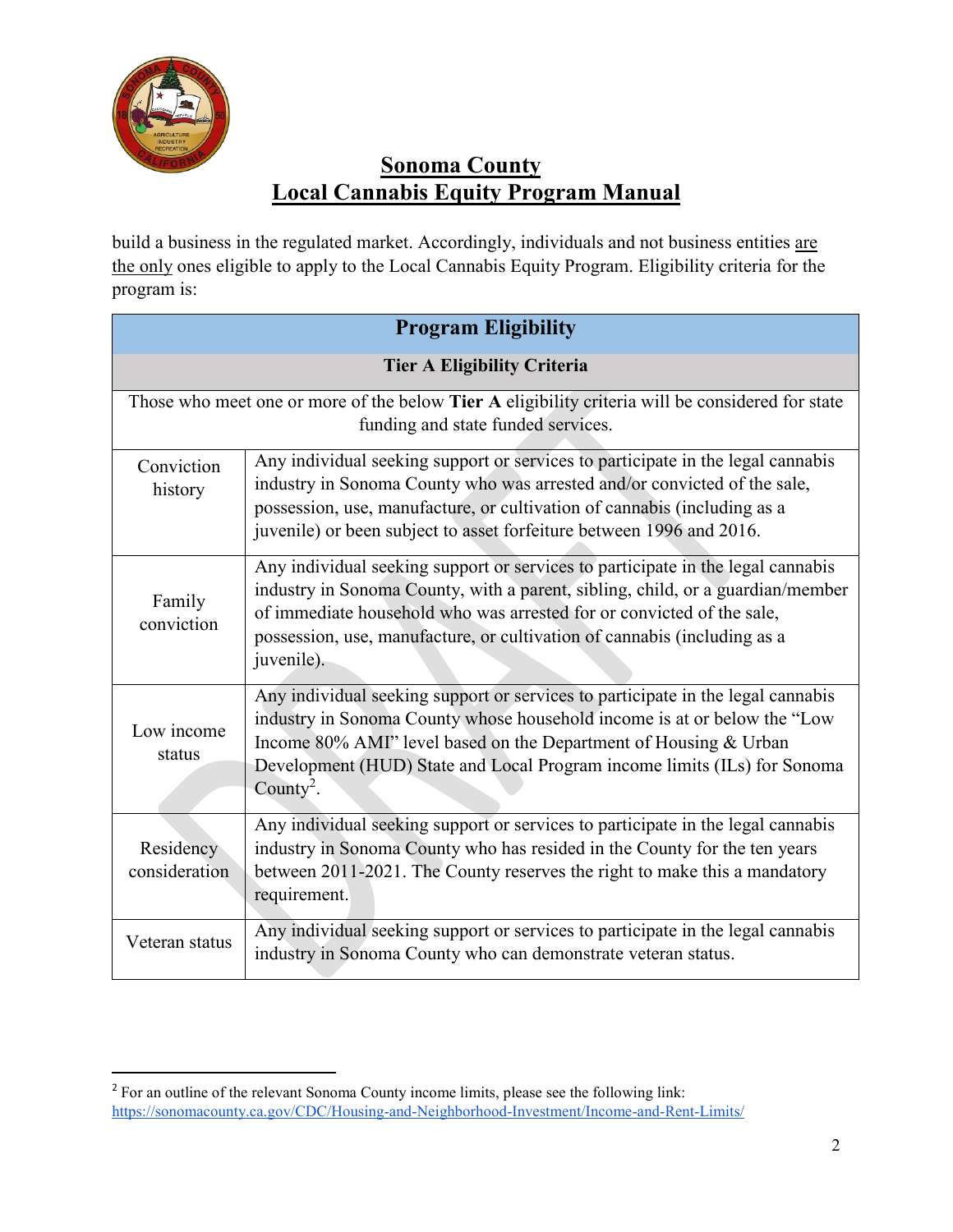

| Residency in<br>area of high<br>arrest | Any individual seeking support or services to participate in the legal cannabis<br>industry in Sonoma County that has lived for at least five years in a census tract<br>identified in the Cannabis Equity Assessment as having high rates of<br>drug/cannabis arrests.<br>The following census tracts were outlined in the Cannabis Equity Assessment<br>as having high rates of drug / cannabis arrests: 1530.02, 1531.02, 1531.03,<br>1531.04, 1532, 1514.02, 1542.01, 1537.04, 1503.05. Census tracts that border<br>the aforementioned tracts might also be considered for inclusion in eligibility. |  |  |
|----------------------------------------|-----------------------------------------------------------------------------------------------------------------------------------------------------------------------------------------------------------------------------------------------------------------------------------------------------------------------------------------------------------------------------------------------------------------------------------------------------------------------------------------------------------------------------------------------------------------------------------------------------------|--|--|
|                                        | <b>Tier B Eligibility Criteria</b>                                                                                                                                                                                                                                                                                                                                                                                                                                                                                                                                                                        |  |  |
|                                        | The following eligibility criteria is only applicable if the applicant meets at least 1 criteria in<br>Tier A:                                                                                                                                                                                                                                                                                                                                                                                                                                                                                            |  |  |
| Size of<br>operation <sup>3</sup>      | Any individual seeking support or services to participate in the legal cannabis<br>industry in Sonoma County that has "small scale" cultivation as defined by<br>Sonoma County's ministerial (zoning) permit criteria <sup>4</sup> .                                                                                                                                                                                                                                                                                                                                                                      |  |  |
| School district<br>enrollment          | Any individual seeking support or services to participate in the legal cannabis<br>industry in Sonoma County that is legal guardian of children enrolled in a<br>Sonoma County School District for at least five (5) consecutive years prior to<br>application.                                                                                                                                                                                                                                                                                                                                           |  |  |
| Prop 215 and<br>SB 420<br>compliance   | Any individual seeking support or services to participate in the legal cannabis<br>industry in Sonoma County that can demonstrate compliance with Proposition<br>215 and SB 420. Documentation is inclusive of but not limited to a Seller's<br>Permit, Collective Agreement, and Tax payments.                                                                                                                                                                                                                                                                                                           |  |  |
| Wildfire<br>Damage                     | Any individual seeking support or services to participate in the legal cannabis<br>industry in Sonoma County who have been directly impacted (i.e., damage<br>to/loss of home or business) by wildfires in the County.                                                                                                                                                                                                                                                                                                                                                                                    |  |  |
| Participation in<br><b>PRP</b>         | Any individual seeking support or services to participate in the legal cannabis<br>industry in Sonoma County who previously participated in the cannabis<br>Penalty Relief Program (PRP).                                                                                                                                                                                                                                                                                                                                                                                                                 |  |  |

<sup>&</sup>lt;sup>3</sup> Note that a 10 acre minimum parcel size for cultivation is in effect per Ordinance No. 6245.

<sup>4</sup> Sonoma County's ministerial (zoning) permit criteria can be accessed through the following link: <https://sonomacounty.ca.gov/Cannabis/Permits/Cultivation/>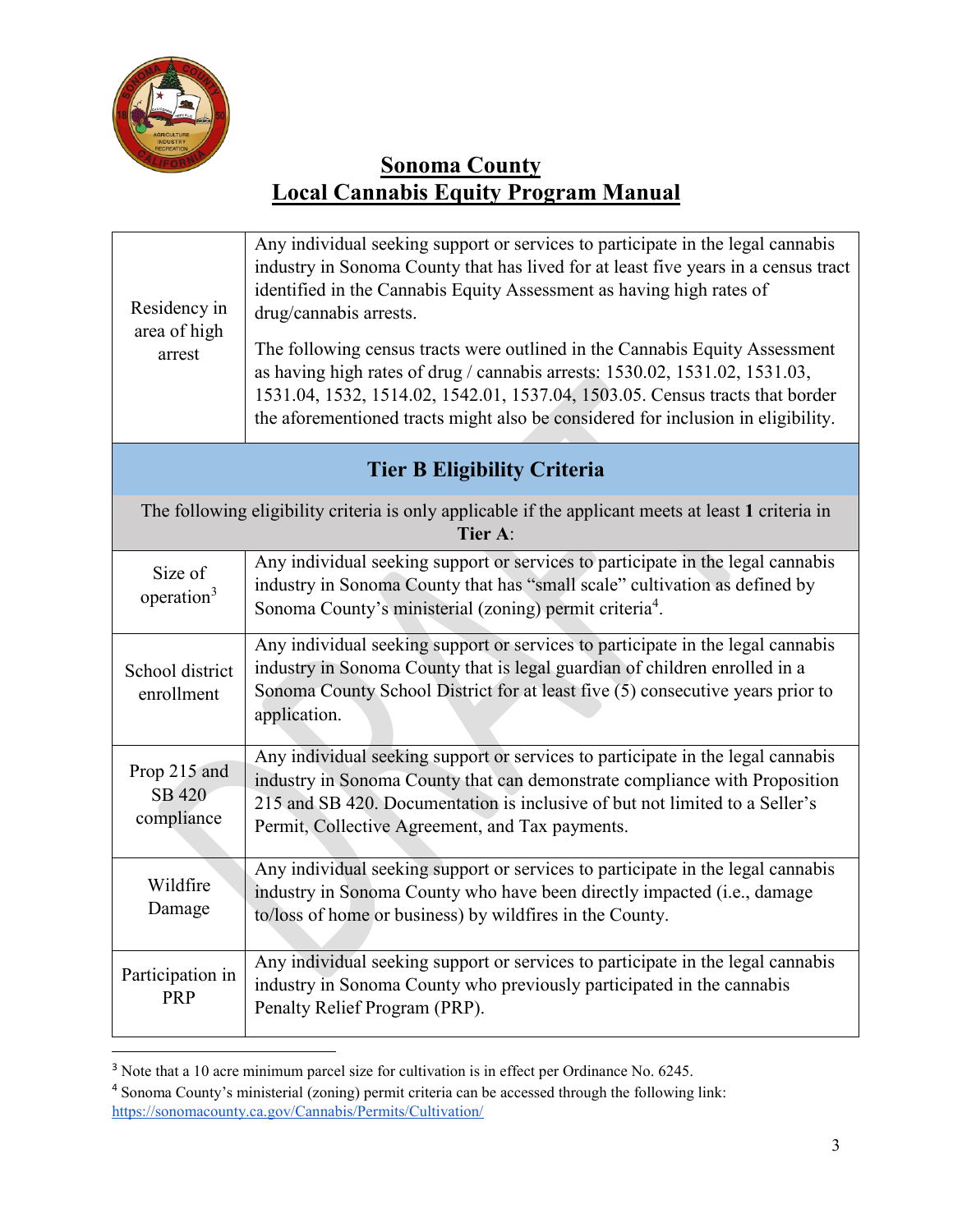

| Shift in Land<br>Use<br>Requirements | Any individual seeking support or services to participate in the legal cannabis<br>industry in Sonoma County who was cultivating on land zoned Agricultural<br>Residential (AG) or Rural Residential (RR) when cannabis ordinance no. 6189<br>was passed, effectively banning cultivation on those parcels; or on a parcel<br>under 10 acres in size when the minimal parcel size was raised per ordinance<br>no. 6245. |
|--------------------------------------|-------------------------------------------------------------------------------------------------------------------------------------------------------------------------------------------------------------------------------------------------------------------------------------------------------------------------------------------------------------------------------------------------------------------------|
| Participation in                     | Any individual seeking support or services to participate in the legal cannabis                                                                                                                                                                                                                                                                                                                                         |
| <b>Foster Care</b>                   | industry in Sonoma County who were a part of the foster care system.                                                                                                                                                                                                                                                                                                                                                    |
| System                               |                                                                                                                                                                                                                                                                                                                                                                                                                         |
|                                      |                                                                                                                                                                                                                                                                                                                                                                                                                         |
| Drug                                 | Any individual seeking support or services to participate in the legal cannabis                                                                                                                                                                                                                                                                                                                                         |
| Diversion                            | industry in Sonoma County who have completed drug diversion programs. This                                                                                                                                                                                                                                                                                                                                              |
| Program                              | qualification will be considered only if at least one other eligibility criteria is                                                                                                                                                                                                                                                                                                                                     |
| Completion                           | met.                                                                                                                                                                                                                                                                                                                                                                                                                    |
|                                      |                                                                                                                                                                                                                                                                                                                                                                                                                         |

In order to determine and categorize which individual applicants are most in need of support, a score will be determined for each equity applicant based on the number of eligibility criteria the applicant meets. Each qualification will have an assigned value that will be determined by how direct the impact was. Tier A criteria will be scored at two points each and Tier B criteria will be scored at one point each. The county reserves the right to adjust eligibility criteria and scoring method as needed to reflect current needs and trends in the county. The score will support prioritization of services for equity applicants. The goal of the applicant scoring system is to ensure that those most impacted by cannabis criminalization and poverty have priority access to local equity program funding.

Sonoma County will take into consideration the following applicant types when determining available services:

- Applicants that have already received their license
- Applicants that are facing barriers to entry in receiving their license
- Applicants that are not yet in the permitting process but are planning to start

# **Section 3. Program Access**

To ensure that applicants who are eligible for the Sonoma County Local Equity Program have adequate opportunity to benefit from the program, options to foster ongoing support may include: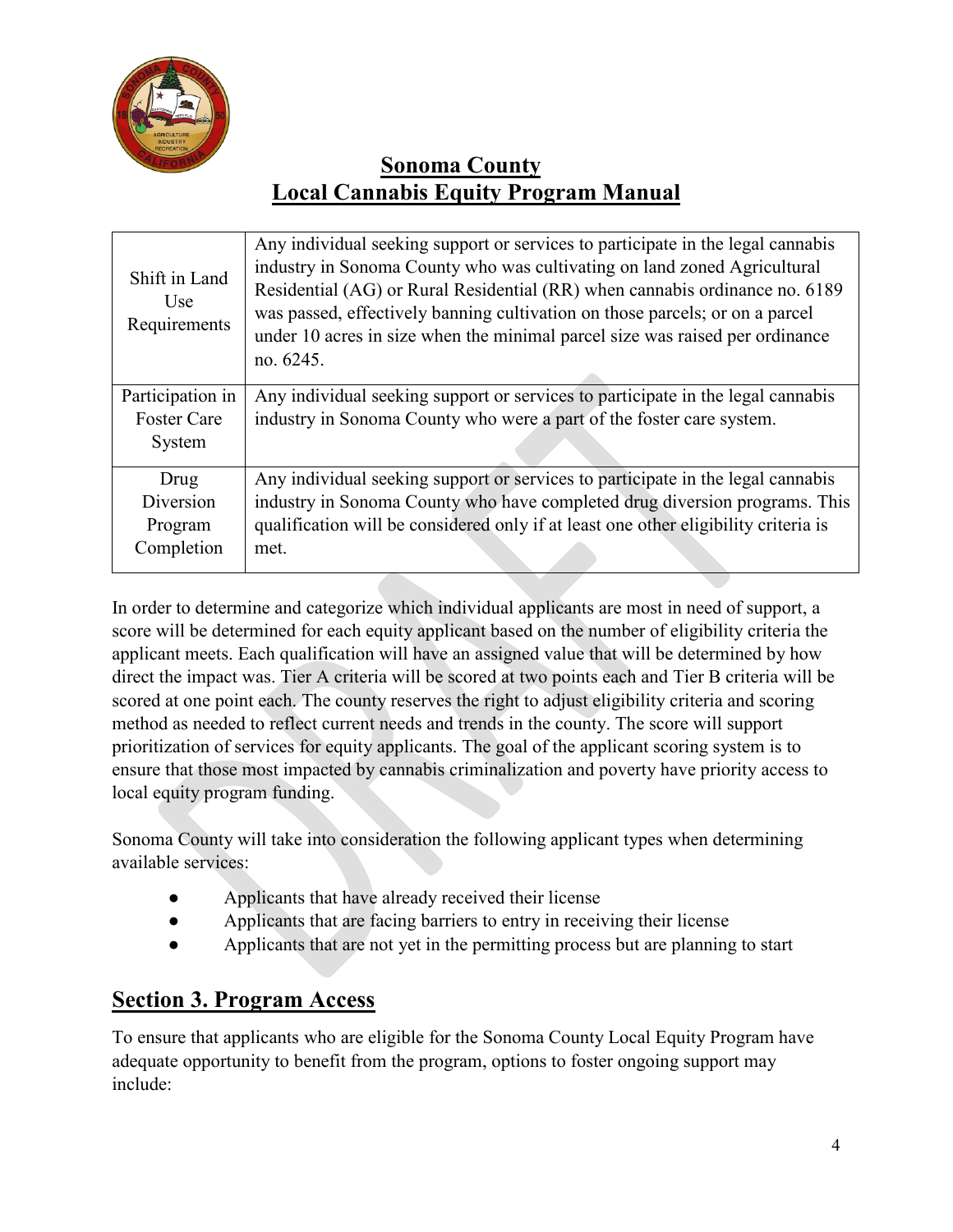

| <b>Program Access</b>                |                                                                                                                                                                                                                                                                                                                                                                                                                                                                             |
|--------------------------------------|-----------------------------------------------------------------------------------------------------------------------------------------------------------------------------------------------------------------------------------------------------------------------------------------------------------------------------------------------------------------------------------------------------------------------------------------------------------------------------|
| Prioritization                       | Consider a prioritized permit process for equity applicants. Equity Businesses<br>can receive priority application review, allowing them to move quicker through<br>the application process.                                                                                                                                                                                                                                                                                |
| Ratios                               | Consider mandating a requisite number/percentage of equity applicants during<br>permitting.                                                                                                                                                                                                                                                                                                                                                                                 |
| Incubation<br>Program                | Consider a robust incubation program for equity applicants to learn from more<br>experienced cannabis businesses. Incubators can help equity<br>applicants/licensees become independent and successful at the end of their<br>incubation period. Service examples include providing physical space,<br>administrative support, capital, links to potential investors and funding sources,<br>and access to training, expert advisors, coaching, mentorship, and networking. |
| Equity<br>Applicant<br>Incentives    | Consider providing additional scoring for equity applicants who cultivate other<br>crops and/or participate in recognized sustainable certification programs.                                                                                                                                                                                                                                                                                                               |
| Untaxed<br>Compassionate<br>Products | Consider not taxing products that are donated to Compassionate Access<br>Programs.                                                                                                                                                                                                                                                                                                                                                                                          |

Sonoma County will notify the community about the Local Equity Program and all information pertaining to it through the following avenues:

- Information on the Sonoma County's Cannabis Program website<sup>5</sup>.
- News releases and other media outreach.
- Social media campaigns.
- Local industry groups.
- Through community partners selected by the County.

Sonoma County may determine other avenues to ensure that the community is aware of the Local Equity Program and is able to access information about applying for funds. The County would like to encourage existing cannabis businesses/operations to create space for new licenses.

 <sup>5</sup> <https://sonomacounty.ca.gov/Cannabis-Program/>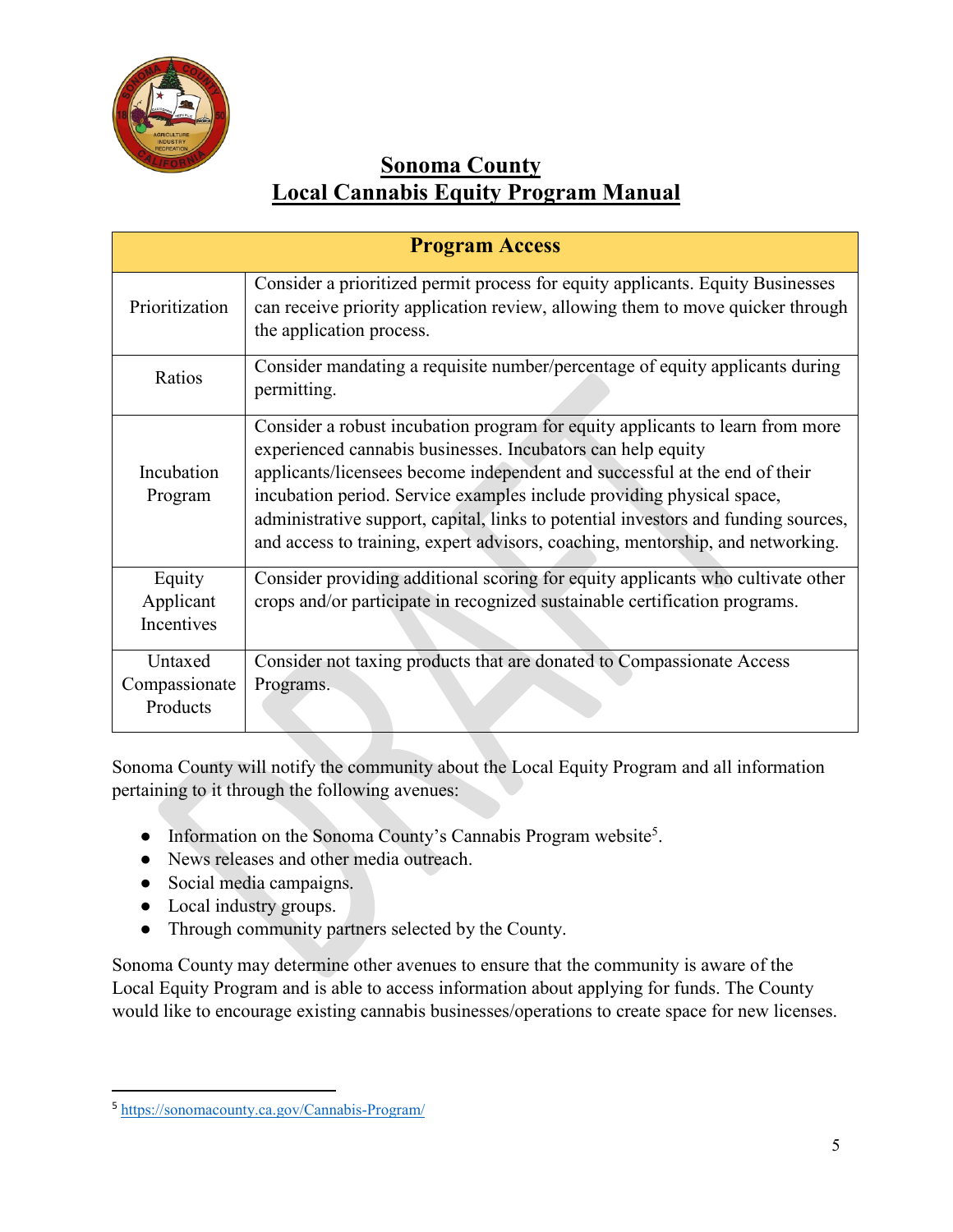

Sonoma County will address feedback from communities and populations eligible for the Local Equity Program in the following ways:

- Written e-comment.
- Opportunities to speak with County Administrator's Office staff.
- Listening sessions.
- Surveys.

## **Section 4. Services**

Services to be provided by the Sonoma County Cannabis Local Equity Program may include one or more of the services listed in the below tables. The availability and scope of services will depend on need and the availability of funds from grants or other sources.

The County of Sonoma intends to provide a majority of services via direct funding assistance to equity applicants and licensees to assist them in entering and succeeding in the legal cannabis industry<sup>6</sup>. Direct funding is intended to offset non-County costs associated with completing each phase of the cannabis business license application and permitting process. The cost of projects funded by the equity program may not exceed funding left available per applicant. Wherever possible, Sonoma County will align services with funding requirements and recommendations from the State of California.

To address and mitigate barriers of entering the legal market, the following assistance will be offered:

| 1. Financial |                                                                                                                                                                                 |
|--------------|---------------------------------------------------------------------------------------------------------------------------------------------------------------------------------|
|              | Direct payment of fees on the applicant's behalf for Pre-Application Meetings of up to<br>four hours with Sonoma County Cannabis Program staff.                                 |
| 2.           | Assistance with application fees for a Zoning, Minor Use, and Conditional Use Permit<br>application for a period not to exceed three (3) years.                                 |
| 3.           | Assistance with fees for studies required as part of the land use application such as<br>cultural studies, hydrology reports, biology reports, etc.                             |
| 4.           | Assistance to cover costs of agencies and/or professionals who offer cannabis business<br>support including but not limited to business planning, loan application preparation, |

 $6$  Any and all financial assistance relevant to the Sonoma County Cannabis Equity Program is made available through grant funding provided by the State of California. Grant funding will only be available until funds are exhausted, or until the State mandated expiration of the equity grant program, whichever occurs sooner.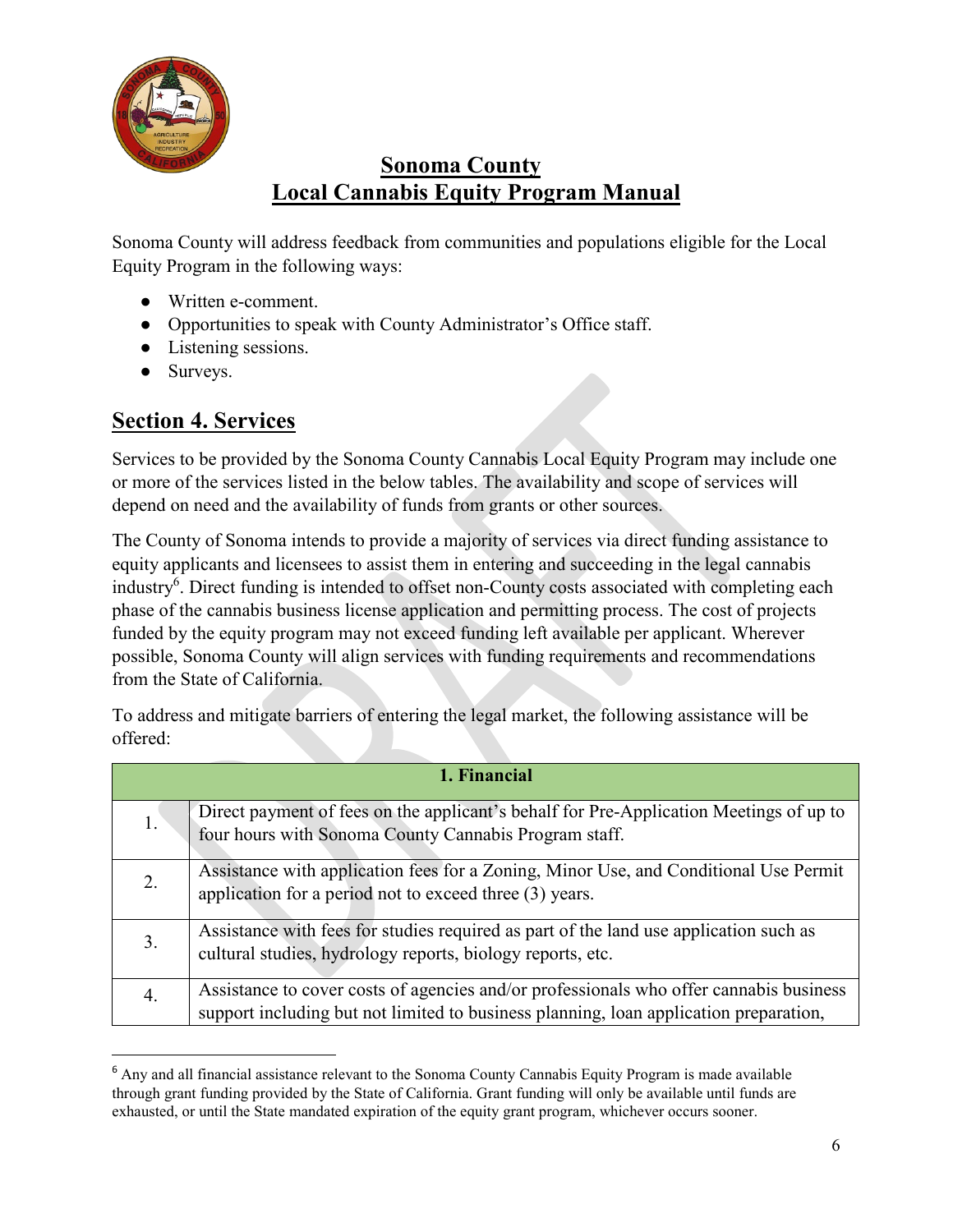

|    | site location services, human resource management, legal assistance, capital<br>procurement services, bookkeeping and accounting practices and systems, for<br>Sonoma-based cannabis businesses.                                                                                                                                                                                                                                                                                                                                                                                                                                                                                                                                                                                                                                                                                                                                                                               |
|----|--------------------------------------------------------------------------------------------------------------------------------------------------------------------------------------------------------------------------------------------------------------------------------------------------------------------------------------------------------------------------------------------------------------------------------------------------------------------------------------------------------------------------------------------------------------------------------------------------------------------------------------------------------------------------------------------------------------------------------------------------------------------------------------------------------------------------------------------------------------------------------------------------------------------------------------------------------------------------------|
| 5. | Direct grants to applicants for the purpose of complying with permits or license<br>requirements for any local jurisdiction in Sonoma County and/or the State of<br>California.                                                                                                                                                                                                                                                                                                                                                                                                                                                                                                                                                                                                                                                                                                                                                                                                |
| 6. | Direct grants to applicants, not to exceed \$10,000.00 per grant, for purposes of<br>assuring compliance with regulatory requirements of the County or California permits<br>or licenses that mitigate adverse environmental effects of cannabis cultivation or other<br>activities including, but not limited to:<br>Water storage for irrigation during forbearance periods of surface water<br>diversion required by state or local regulations.<br>Installation of solar electrical systems to replace diesel or gasoline generator<br>power for off-grid cannabis facilities where connecting to the grid is<br>economically infeasible.<br>Rent for said facilities where the above activity is occurring and when<br>cultivation of cannabis activities are permitted by the owner.<br>Funds to cover fire suppression and compliance, such as water tanks.<br>Funds to cover trainings and certifications for best management practices such<br>as pesticide use, etc. |
|    |                                                                                                                                                                                                                                                                                                                                                                                                                                                                                                                                                                                                                                                                                                                                                                                                                                                                                                                                                                                |

The following services are anticipated to address and mitigate administrative or technical barriers of entry into the legal cannabis market:

| 2. Administrative/Technical |                                                                                                                                                                                                                                 |
|-----------------------------|---------------------------------------------------------------------------------------------------------------------------------------------------------------------------------------------------------------------------------|
|                             | Assistance to cover fees to agencies and/or professionals who provide technical<br>assistance for the formation of an incorporated cooperative composed of members that<br>are cannabis equity program applicants or licensees. |
|                             | Provide technical assistance to assist those with past cannabis convictions to get their<br>records expunged, if not previously expunged.                                                                                       |
| 3.                          | Provide technical assistance to assist equity applicants with the state licensing process.                                                                                                                                      |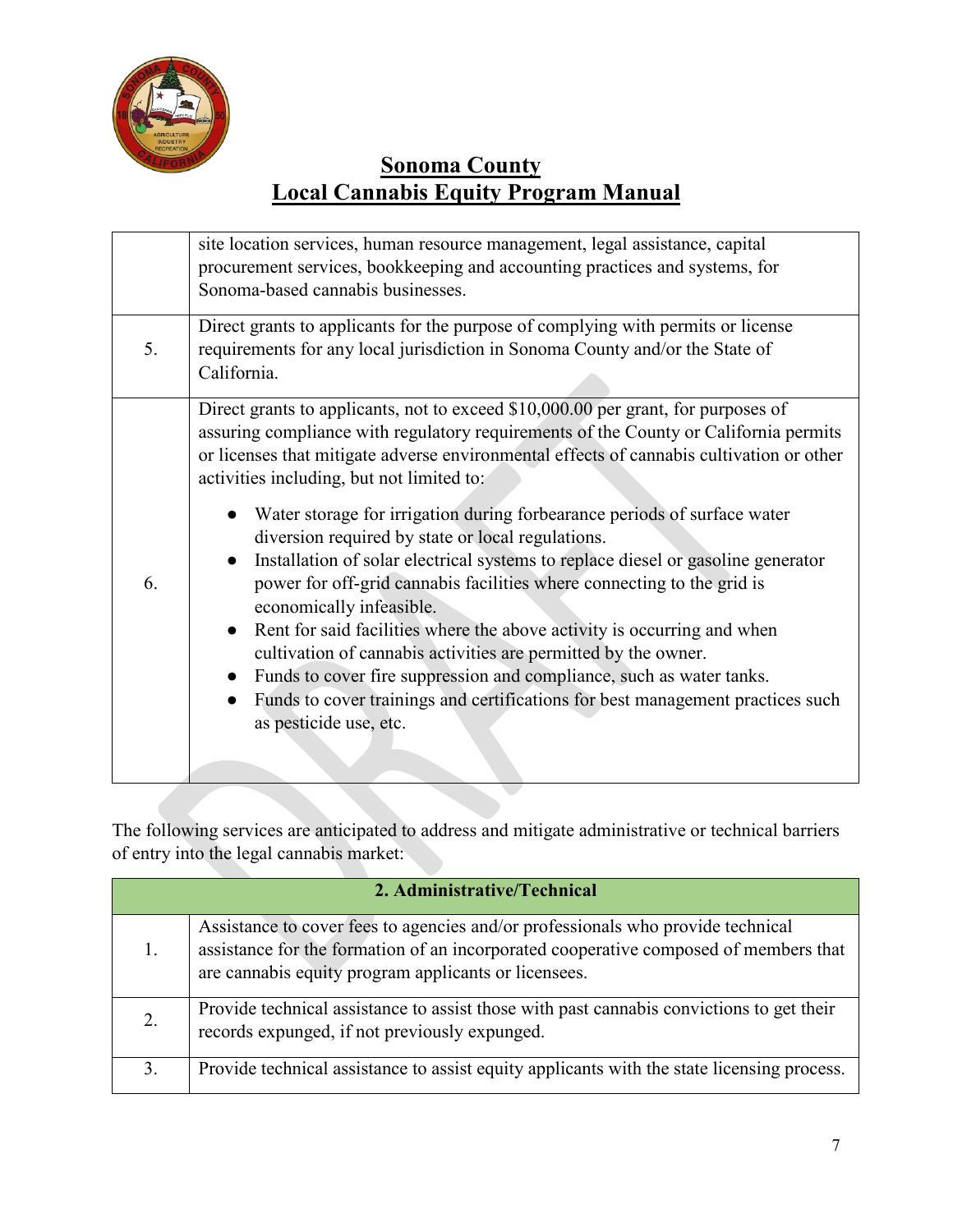

These next services help equity applicants with establishing trust and confidence with participating in the legal cannabis market:

| 3. Outreach and Education |                                                                                                                                                                                                                                    |
|---------------------------|------------------------------------------------------------------------------------------------------------------------------------------------------------------------------------------------------------------------------------|
|                           | Conduct outreach and education efforts for residents in low-income housing to<br>encourage those individuals to apply for licenses and enter the legal industry. An<br>example of outreach may include hosting listening sessions. |
| 2.                        | Create outreach materials that are clear, concise, and accessible to those with limited<br>literacy. Including creating materials in multiple languages.                                                                           |

The last collection of services will be focused on assisting equity applicants with developing adequate business acumen for thriving in the legal cannabis market:

| <b>4. Business Acumen</b> |                                                                                                                     |
|---------------------------|---------------------------------------------------------------------------------------------------------------------|
| 1.                        | Training for equity participants and their employees in licensed cannabis operations in<br>Sonoma County.           |
| 2.                        | Provide training/support for business owners to understand workforce rules and<br>regulations (view section below). |

# **Section 5. Additional Services for Cannabis Businesses**

If it is determined that there is funding available and an existing need from equity applicants and equity licensees, the County of Sonoma may explore the following additional services for inclusion in the Local Equity Program through a future program revision.

Recommendations are divided into the following categories listed in priority order: Manufacturing/Productions, Agriculture/Cultivation, and Retail. The County will explore ways to partner with the local community college to connect equity applicants and licensees with training and education opportunities.

## **Additional Services**

## **1.Manufacturing/Production**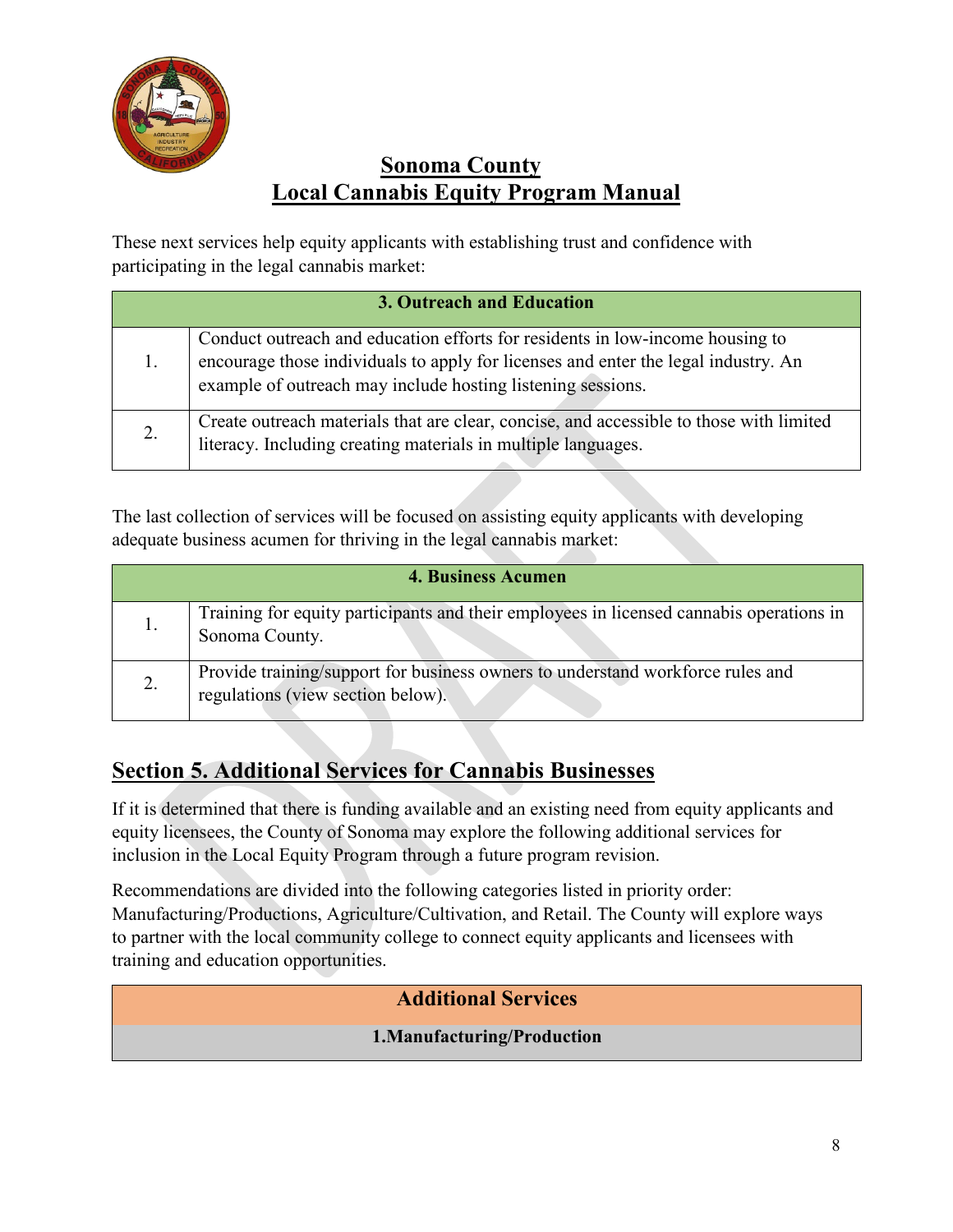

| 1. | Access to business planning (business startup strategy: how to build and manage a<br>detailed startup business plan that can scale up and include facilities, marketing, tax<br>and regulation, payroll, human resources hiring and supervision, and teamwork).                                                                                                                                                                                                                                   |
|----|---------------------------------------------------------------------------------------------------------------------------------------------------------------------------------------------------------------------------------------------------------------------------------------------------------------------------------------------------------------------------------------------------------------------------------------------------------------------------------------------------|
| 2. | Access to incubator programs such as manufacturing hubs that can hire, cross train and<br>job share positions between small entrepreneurs. Incubation hubs will provide (1)<br>mentorship in business skills; (2) technical assistance; (3) a reporting system to<br>monitor and ensure neither equity licensee nor business mistreat the other; and (4) a<br>system that allows equity licensees and businesses to anonymously provide<br>suggestions and complaints about the existing program. |
| 3. | Training to learn how to use METRC, the state's track and trace system used to track<br>commercial cannabis activity and movement across the distribution chain.                                                                                                                                                                                                                                                                                                                                  |

# **Additional Services**

## **2.Agriculture/Cultivation**

| 1. | Access to business planning, low-cost loans or investment sources that can assist<br>smaller, often multi-generational family farmers with the costs of legalization, so that<br>income can be spent on hiring, training, growing wages and benefits of a variety of<br>jobs-from farm management to bookkeeping. |
|----|-------------------------------------------------------------------------------------------------------------------------------------------------------------------------------------------------------------------------------------------------------------------------------------------------------------------|
| 2. | Support for reasonable regulations and zoning that promote and incentivize employers<br>to build good business and workforce development practices.                                                                                                                                                               |
| 3. | Access to standard human resource methods: hiring and orientation, training in proper<br>and regulated land use for farm and field workers, hiring and supervision processes,<br>setting job benchmarks and performance standards, evaluating performance for<br>promotion or wage scale increases.               |
| 4. | Access to business and HR tools: developing HR manuals and procedures, how to<br>frame up a request for a consultant scope, interview and select the right consultant or<br>consultant firm, how to manage a consultant scope.                                                                                    |
| 5. | Developing, securing, and increasing farm management skills in agricultural, biology,<br>and land management.                                                                                                                                                                                                     |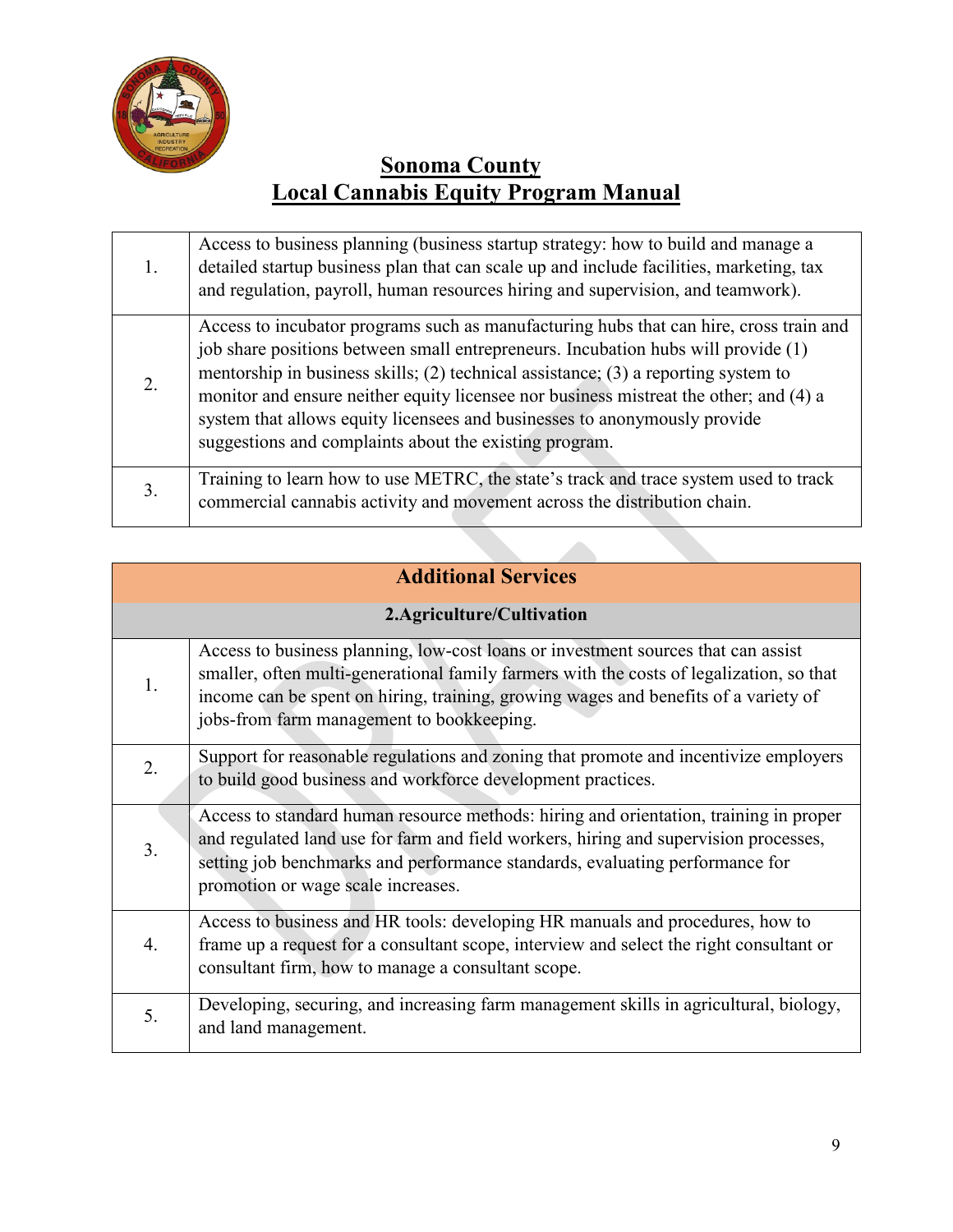

| 6. | Access to agricultural extension services to help with the science of plant biology from<br>a medicinal and commercial standpoint, and help feed local graduates in biology and<br>environmental sciences into the industry-much like the timber industry has done. |
|----|---------------------------------------------------------------------------------------------------------------------------------------------------------------------------------------------------------------------------------------------------------------------|
| 7. | Training on Occupational Safety and Health Administration (OSHA) regulations and<br>standards.                                                                                                                                                                      |

| <b>Additional Services</b> |                                                                                                                                                                                                                                   |  |
|----------------------------|-----------------------------------------------------------------------------------------------------------------------------------------------------------------------------------------------------------------------------------|--|
| 3. Retail                  |                                                                                                                                                                                                                                   |  |
|                            | Access to comprehensive business and marketing strategies that connect cannabis<br>retail to tourism, related workforce development (hiring, training, presentation,<br>customer service, job readiness, and supervisory skills). |  |
|                            | Access, training, or mentorship in general business supervisory, customer service,<br>workplace norms, and software skills.                                                                                                       |  |
| 3.                         | Evaluate the specific need and content for a program that certifies front line positions<br>(bud tending, security, track and trace, manufacturing, and packaging personnel).                                                     |  |

# **Section 6. Program Administration**

Sonoma County intends to seek available funding from the State of California for the Local Equity Program as is outlined in Senate Bill 1294 (Bradford), referred to as the California Cannabis Equity Act. SB 1294 created a fund for local jurisdictions with cannabis equity programs to apply for funding to assist local equity applicants and local equity licensees gain entry to and successfully operate in the state's regulated cannabis marketplace.

If funding is received from the State, the Sonoma County Board of Supervisors will explore local funding that can supplement these efforts - the Board has agreed to provide an initial \$100,000 from local cannabis tax revenues, contingent upon the County receiving funding from the State. The use of local funding for the Local Equity Program will remain at the discretion of the County.

## **Program Administration**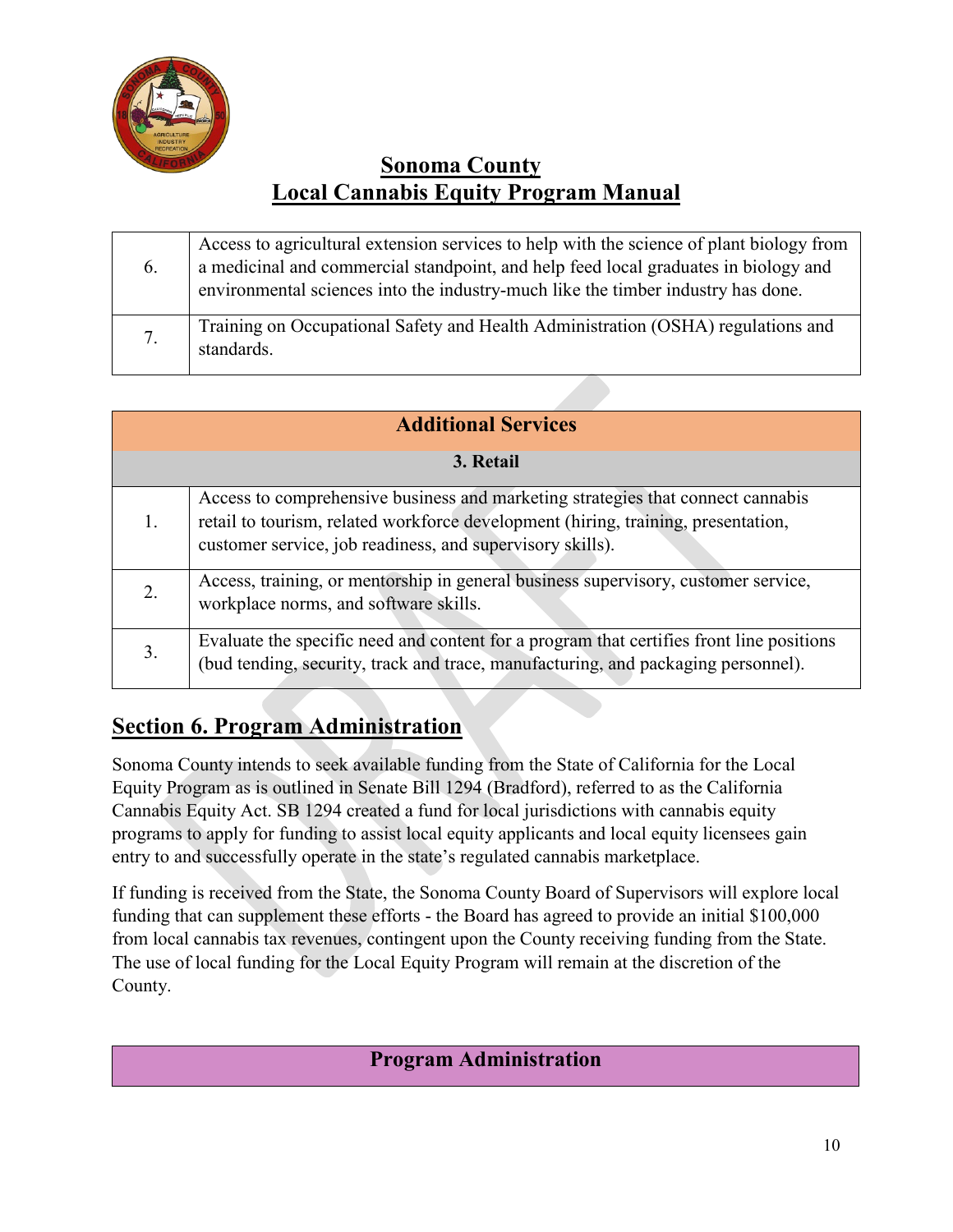

| 1. | No more than ten percent (10%) of any funding from the California Governor's Office<br>of Business and Economic Development (GO-Biz) Local Equity Program Grant Funds<br>may be utilized for program administration.                                                                             |
|----|--------------------------------------------------------------------------------------------------------------------------------------------------------------------------------------------------------------------------------------------------------------------------------------------------|
| 2. | Principal administration and coordination of services shall be performed by the County<br>Administrator's Office or other designated entity determined by the Board of<br>Supervisors.                                                                                                           |
| 3. | The County Administrator's Office or other designated entity determined by the Board<br>of Supervisors shall receive and process all applications to determine eligibility of<br>equity program participants.                                                                                    |
| 4. | The County Administrator's Office or other designated entity determined by the Board<br>of Supervisors shall monitor and report on all program services provided through the<br>LEP, at least annually and more frequently as directed by the Board of Supervisors,<br>state law, or regulation. |

Local jurisdictions that have been previously awarded a Cannabis Equity Grant from GO-Biz are eligible to apply for a subsequent grant only if:

- The jurisdiction has expended at least 50 percent (50%) of any grant funds awarded more than 12 months ago and;
- Expended at least 80 percent (80%) of any grant funds awarded more than 18 months ago.

## **Section 7. Provision of Services**

Staff in the County Administrator's Office serve as the liaison between equity licensees/permitted operators who receive grant funding and the selected agency that provides an eligible service.

| <b>Provision of Services</b>                          |                                          |  |
|-------------------------------------------------------|------------------------------------------|--|
| Involved agencies may include but are not limited to: |                                          |  |
|                                                       | Small business development organizations |  |
| 2.                                                    | Permit Sonoma                            |  |
| 3.                                                    | Department of Health Services            |  |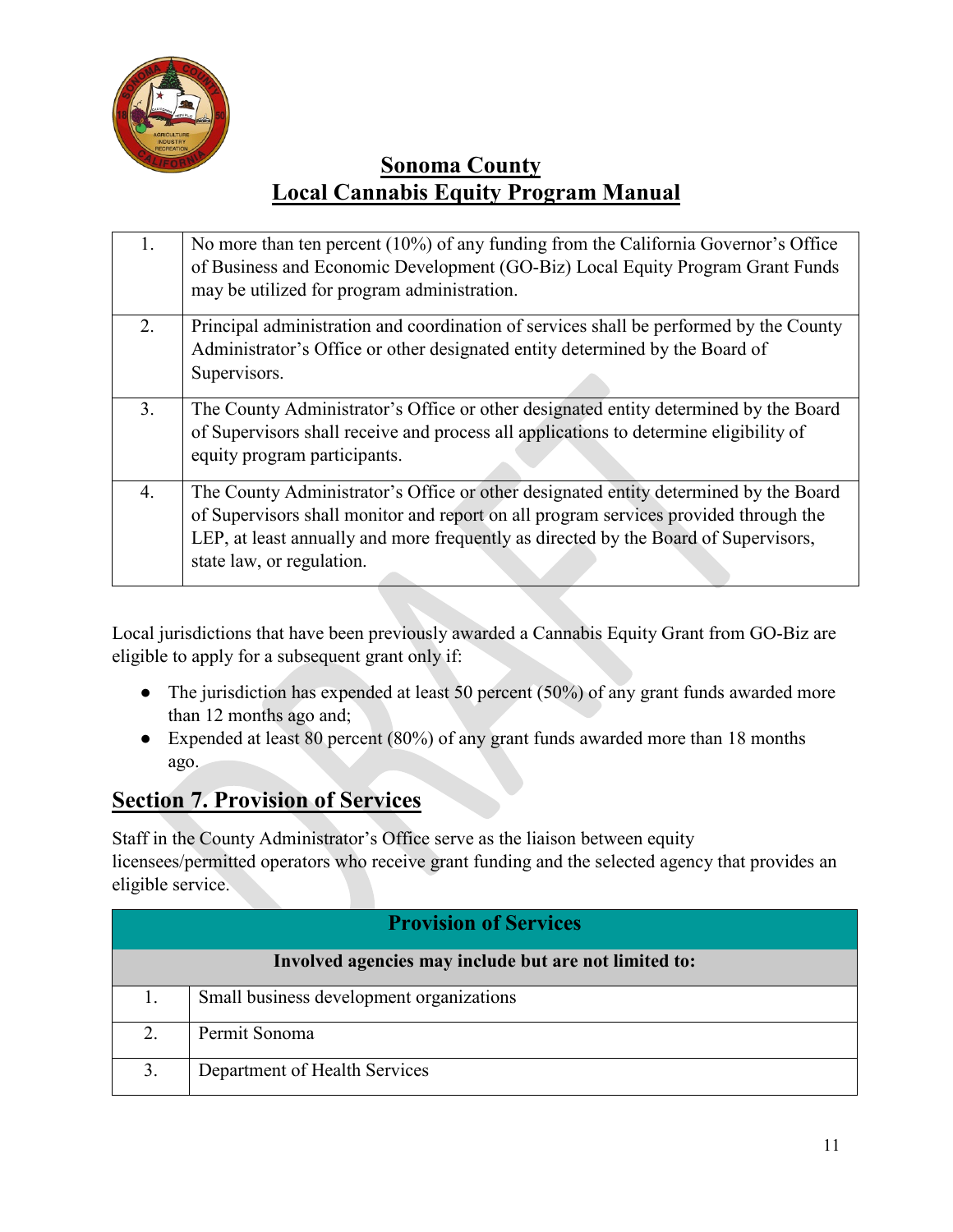

|              | Workforce development agencies |
|--------------|--------------------------------|
|              | Law Enforcement Agencies       |
| $\mathbf{0}$ | <b>County Counsel</b>          |

# **Section 8. Program Monitoring and Evaluation**

For the purposes of understanding the impacts of the adult-use cannabis industry, Sonoma County will track data on general and equity applicants. The purpose of collecting data on an ongoing basis is to measure the success of the local cannabis equity program.

Completion of an annual demographic questionnaire will be voluntary and will be aligned with the demographic questionnaire developed by the State of California. Applicants and existing operators will be encouraged to participate so that the County can assure that equity funding is being awarded to populations of highest need. Recommended metrics are as follows and conform to the County's discretion:

| <b>Program Monitoring and Evaluation</b> |                                                                                                                                                                                                                                 |  |  |
|------------------------------------------|---------------------------------------------------------------------------------------------------------------------------------------------------------------------------------------------------------------------------------|--|--|
| <b>Recommended Metrics</b>               |                                                                                                                                                                                                                                 |  |  |
| Number of equity applicants to<br>apply  | Types of drug-related offenses<br>Income status<br>3. Race Ethnicity<br>Gender<br>4.<br><b>Sexual Identity</b><br>5.<br><b>Residency Status</b><br>6.<br><b>Ownership Structure</b><br>7.                                       |  |  |
| Workforce characteristics                | 1. Total number of employees<br>2. Number of local employees<br>3. Employment status (full-time, part-time, etc.)                                                                                                               |  |  |
| Equity program-specific data             | Number of applicants eligible for equity program<br>2. Associated permit types<br>Number and types of services provided to equity<br>3.<br>applicants<br>4. Number of equity program applicants to receive<br>licenses/permits. |  |  |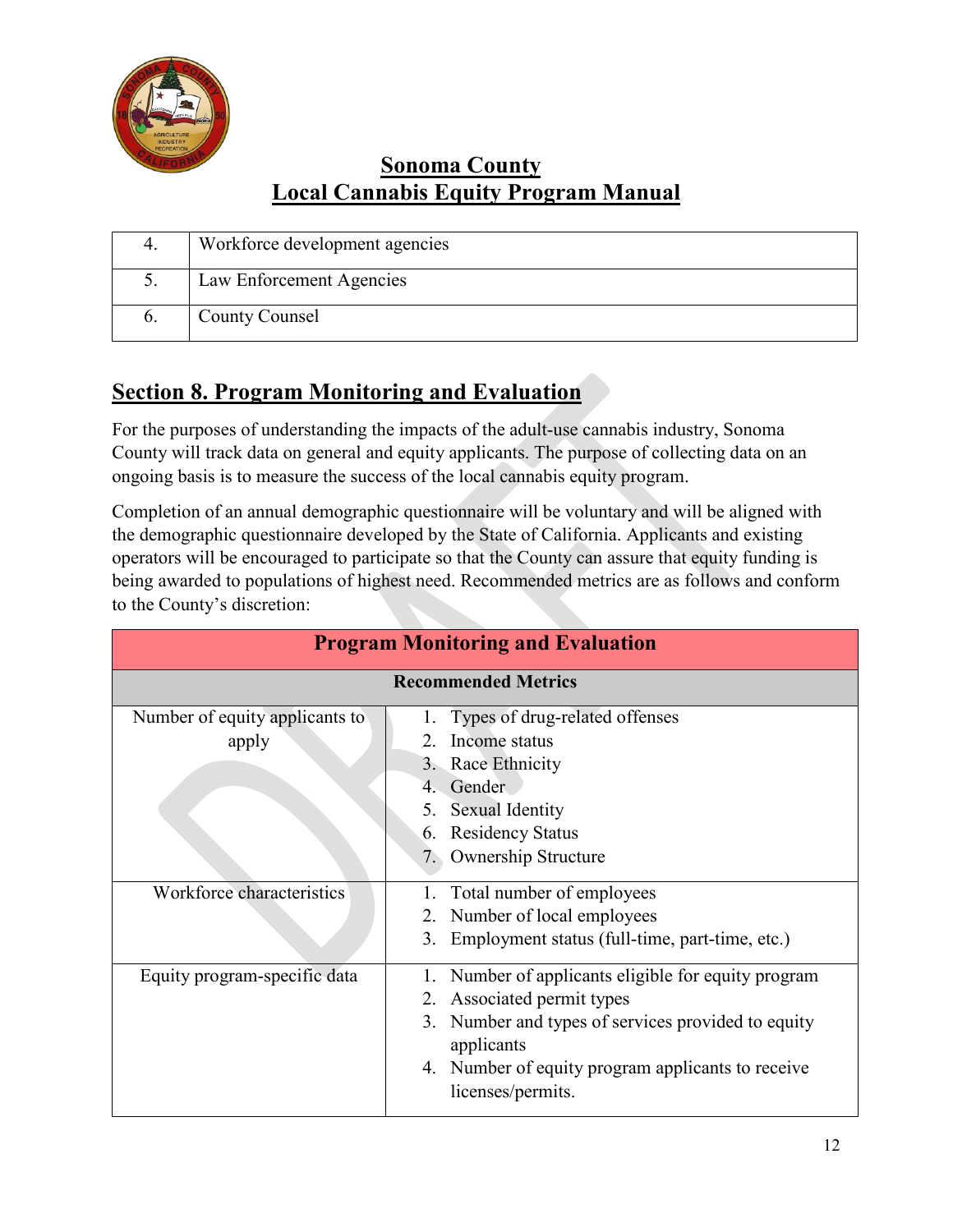

| 5. Number of equity program applicants starting<br>ancillary businesses                                                                    |
|--------------------------------------------------------------------------------------------------------------------------------------------|
| 6. Feedback from participants to understand the impact<br>of receiving funds on their socioeconomic status or<br>ability to stay in Sonoma |

# **Appendix A. Review of Peer Jurisdiction's Local Equity Programs**

The following appendix presents a snapshot of services and programs offered by peer jurisdictions in the State of California. The information in this appendix is updated as of November 2021.

## **Section 1. City of Oakland**

## *[City of Oakland Grant Program \(Elevate Impact\)7](https://www.elevateimpactoakland.com/)*

To receive grant funds, equity applicants must complete a grant application and undergo a business verification process. Grant amounts are disbursed in tiers that are designed for equity applicants to build sustainable businesses. If an equity applicant meets the requirements of all five grant tiers, they will be eligible to receive a maximum grant amount of \$90,000, as summarized below:

| <b>City of Oakland Grant Program</b> |                                  |                    |                        |
|--------------------------------------|----------------------------------|--------------------|------------------------|
| <b>Tier</b>                          | <b>Purpose</b>                   | <b>Tier Amount</b> | <b>Combined Amount</b> |
| Tier 1                               | Establish the<br><b>Business</b> | \$5,000            | \$5,000                |
| Tier 2                               | <b>Become Compliant</b>          | \$10,000           | \$15,000               |
| Tier 3                               | Open the Business                | \$15,000           | \$30,000               |
| Tier $4^8$                           | <b>Start Operations</b>          | \$20,000           | \$50,000               |

 <sup>7</sup> <https://www.elevateimpactoakland.com/grant-program-overview/>

<sup>&</sup>lt;sup>8</sup> Tiers 4 and 5 are only available to businesses that are 100% owned by equity qualified individuals or businesses that match the City's grant amount with an equal-sized loan, investment or grant from a third-party. Applicants must have already received grants totaling the \$50,000 before applying for Tier 5.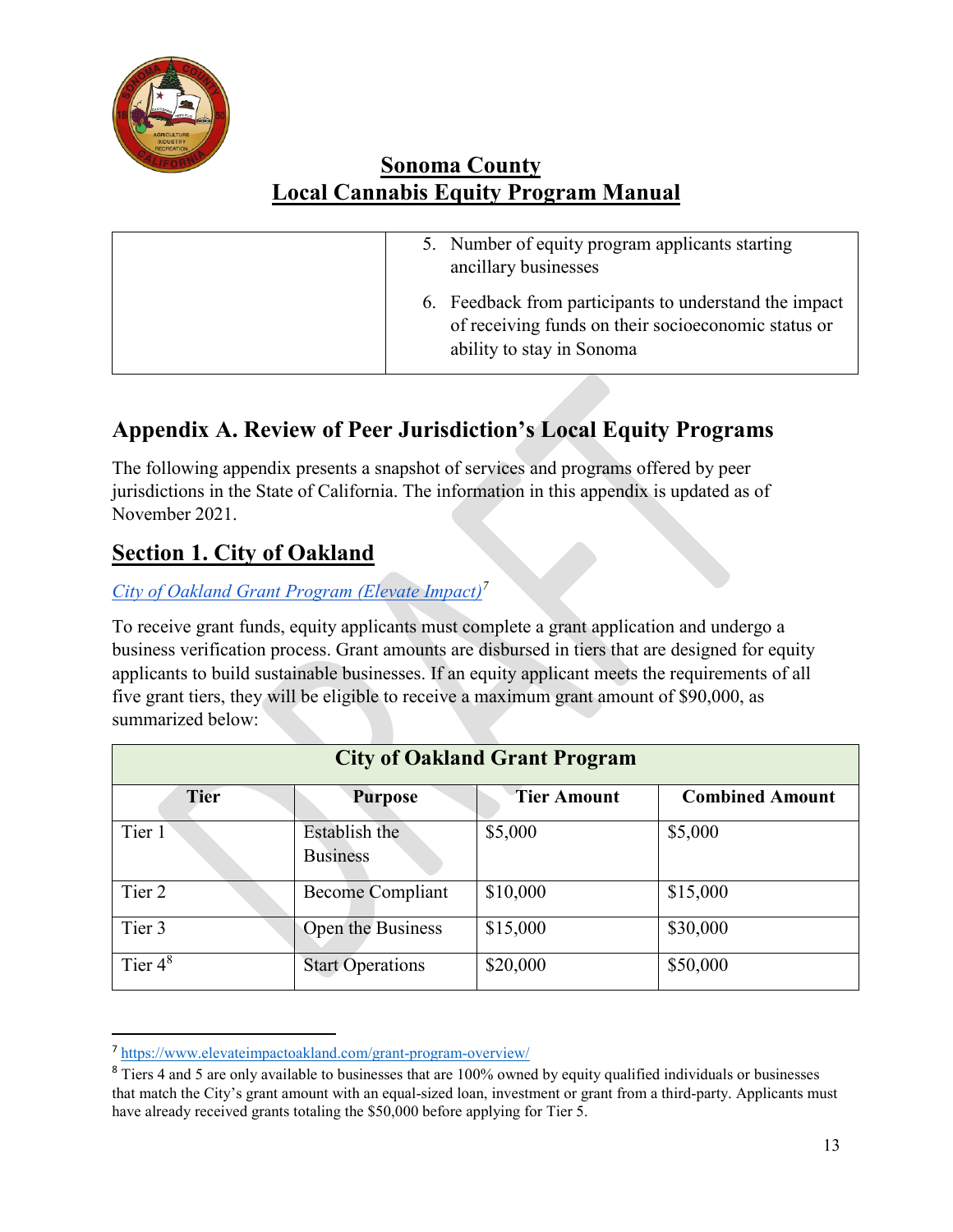

| $\mathbf{r}$<br>l'ier 5 | Expand the Business | \$40,000 | \$90,000 |
|-------------------------|---------------------|----------|----------|

#### *City of Oakland GRASS (Gaining Resources to Achieve Sustainable Success) Program*

To help Oakland's Equity Grant recipients build long-term sustainable and successful businesses, Oakland offers a business coaching program modeled after programs implemented by other capital providers such as micro-lenders and equity investors who seek to ensure growth and that success is achieved by the entrepreneurs they funded.

#### *City of Oakland Technical Assistance Program*

Make Green Go is the City's consultant assigned to provide technical assistance with establishing a compliant cannabis business. Technical assistance consists of workshops, consultations, and online training for Equity Applicants in all phases.

#### WORKSHOPS:

- Compliance Workshops
- Subject Matter Experts

#### CONSULTATIONS:

- Business Coaching
- Document Review
- Business Plan Review
- Compliance Related Topics

#### COURSES:

- Entrepreneurship Training
- Business Plan Development
- State of California Licensing Information

#### RESOURCES:

- Sample Plans & Templates
- Start-Up Advice
- Industry Research
- Legal Resources
- Sales & Marketing
- Funding Sources

#### *City of Oakland Shared Use Manufacturing Facilities*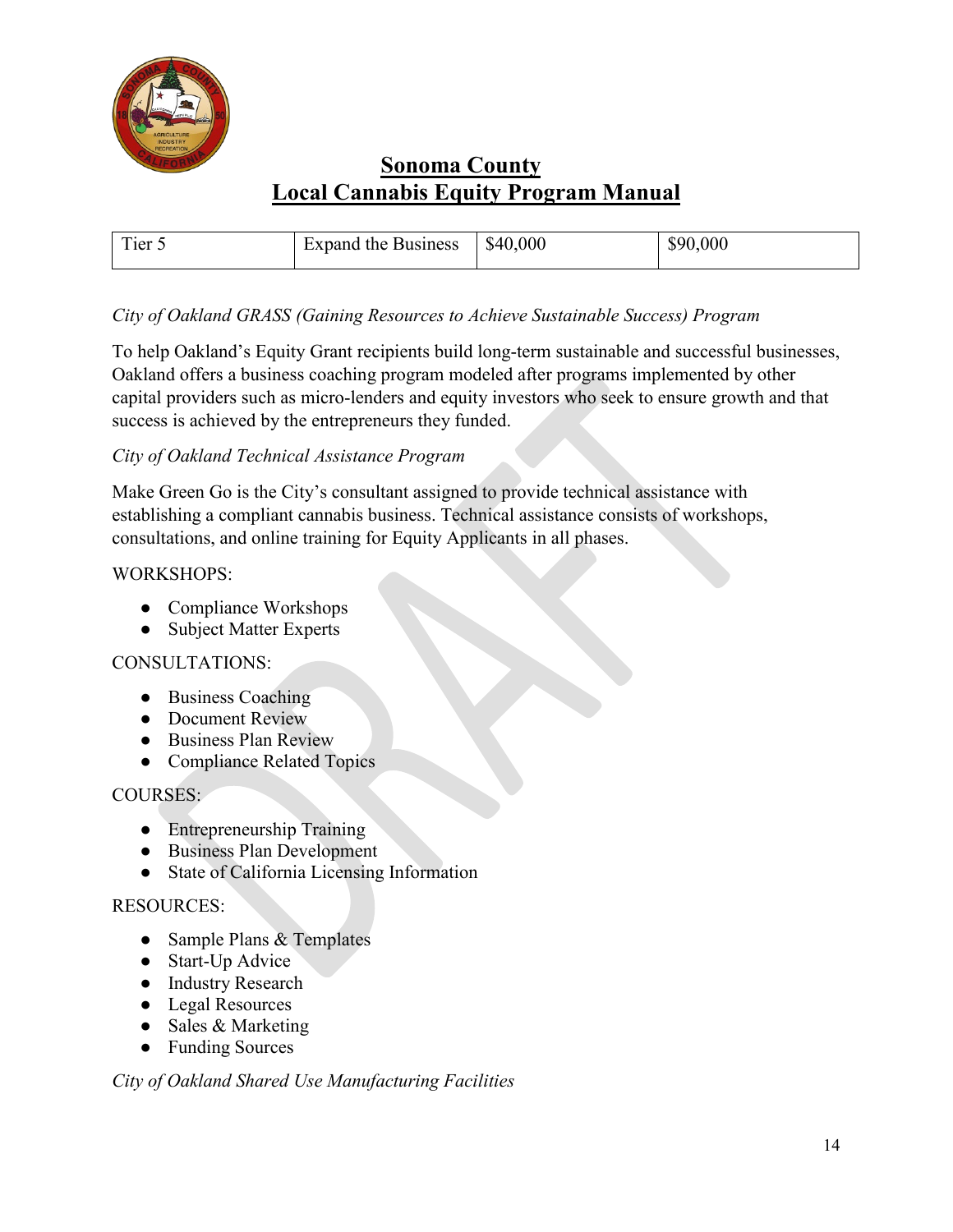

The City of Oakland advances opportunities for equity manufacturers by sponsoring two separate shared-use manufacturing facilities for a one-year period through grant funds received from the Bureau of Cannabis Control (BCC). These facilities will provide equity applicants with both compliant locations to manufacture products and support in distributing products to retailers.

## *City of Oakland Legal Assistance Program*

The City of Oakland provides equity operators and applicants with limited, no-cost legal services to advise equity businesses on matters including but not limited to licensing, regular compliance, business formation, raising capital, contracts, commercial leasing, and dispute resolution.

# **Section 2. City of Los Angeles**

### *[City of Los Angeles SEED Program9](https://cannabis.lacity.org/social-equity-program/program-benefit-and-resources/seed-grant-program) (Partnership between City of LA Department of Cannabis Regulation and Elevate Impact LA)*

In April of 2021, the City of Los Angeles established the Social Equity Entrepreneur Development Grant Program (SEED). This program utilizes funding from the Cannabis Equity Grant for Local Jurisdictions (CEG) to provide financial assistance to verified Social Equity Individual Applicants.

Through SEED 2.0, verified Social Equity Individual Applicants may apply to receive a financial grant of \$10,000 available in two disbursements upon meeting the following licensing milestones:

- i. \$5,000 when DCR deems the Pre-Application eligible for further processing; and
- ii. \$5,000 when the Applicant is eligible for a Notice of Local Compliance Underway.

## *City of Los Angeles Department of Cannabis Regulation; Application Processing*

Los Angeles Department of Cannabis Regulation provides Social Equity Applicants the following when certain criteria requirements<sup>10</sup> are met:

- Priority access to retail and delivery Licenses
- Priority License Application Processing
- Priority License Renewal Processing

*City of Los Angeles Department of Cannabis Regulation; Business, Licensing, and Compliance Assistance*

 <sup>9</sup> <https://cannabis.lacity.org/social-equity-program/program-benefit-and-resources/seed-grant-program>

<sup>10</sup> Requirements can be found here:<https://cannabis.lacity.org/application-processing>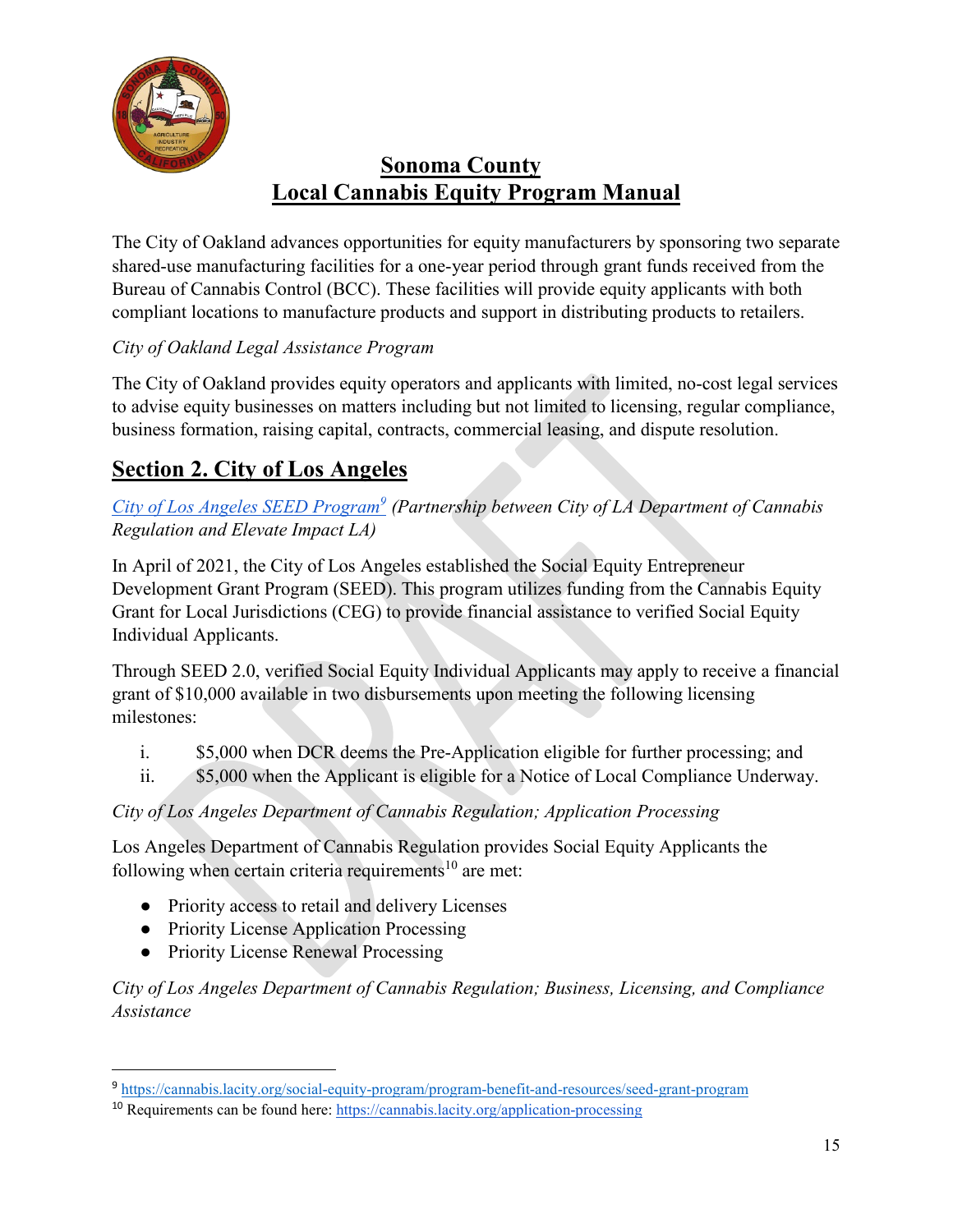

The Department of Cannabis Regulation selected five vendors to provide targeted programming to Social Equity entrepreneurs interested in launching a commercial cannabis business in Los Angeles. This online programming will cover: State and Local licensing Requirement, Commercial Cannabis Regulations, Cannabis Specific Business Development and Workforce Development, General Business Development, Cannabis Technology Business Development Services Education. (Online webinars/programming)

## *City of Los Angeles Department of Cannabis Regulation; Fee Deferral Program*

The Department of Cannabis Regulation is currently working to establish requirements to participate in the Program. Participation in the Fee Deferral Program may be subject to the availability of resources.

## *City of Los Angeles Department of Cannabis Regulation; Pro Bono Legal Services*

The goal of this referral resource is to promote fair and equitable participation in the licensed commercial cannabis industry, and to foster a level playing field as it relates to access to legal counsel and help deter predatory practices targeting the social equity community.

# **Section 3. City and County of San Francisco**

#### *[San Francisco Equity Program1](https://officeofcannabis.sfgov.org/equity)1*

Equity Applicants<sup>12</sup> do not have to pay the  $$5,000$  permit fee. They can also benefit from an incubator<sup>13</sup> partnership that provides rent free space for 3 years or technical assistance to run their business.

## **Section 4. Humboldt County**

*[Humboldt County Project Trellis1](https://www.gohumco.com/195/Project-Trellis)4*

The Project Trellis Local Equity Program provides direct grants to equity applicants for the following services

- i. Application assistance meetings.
- ii. Deposits and permitting fees.

 <sup>11</sup> <https://officeofcannabis.sfgov.org/equity>

 $12$  Eligibility criteria for San Francisco's Equity Program can be found here: <https://officeofcannabis.sfgov.org/equity/applicant>

<sup>&</sup>lt;sup>13</sup> See the following link for San Francisco's incubation requirements:<https://officeofcannabis.sfgov.org/node/2697>

<sup>14</sup> <https://www.gohumco.com/195/Project-Trellis>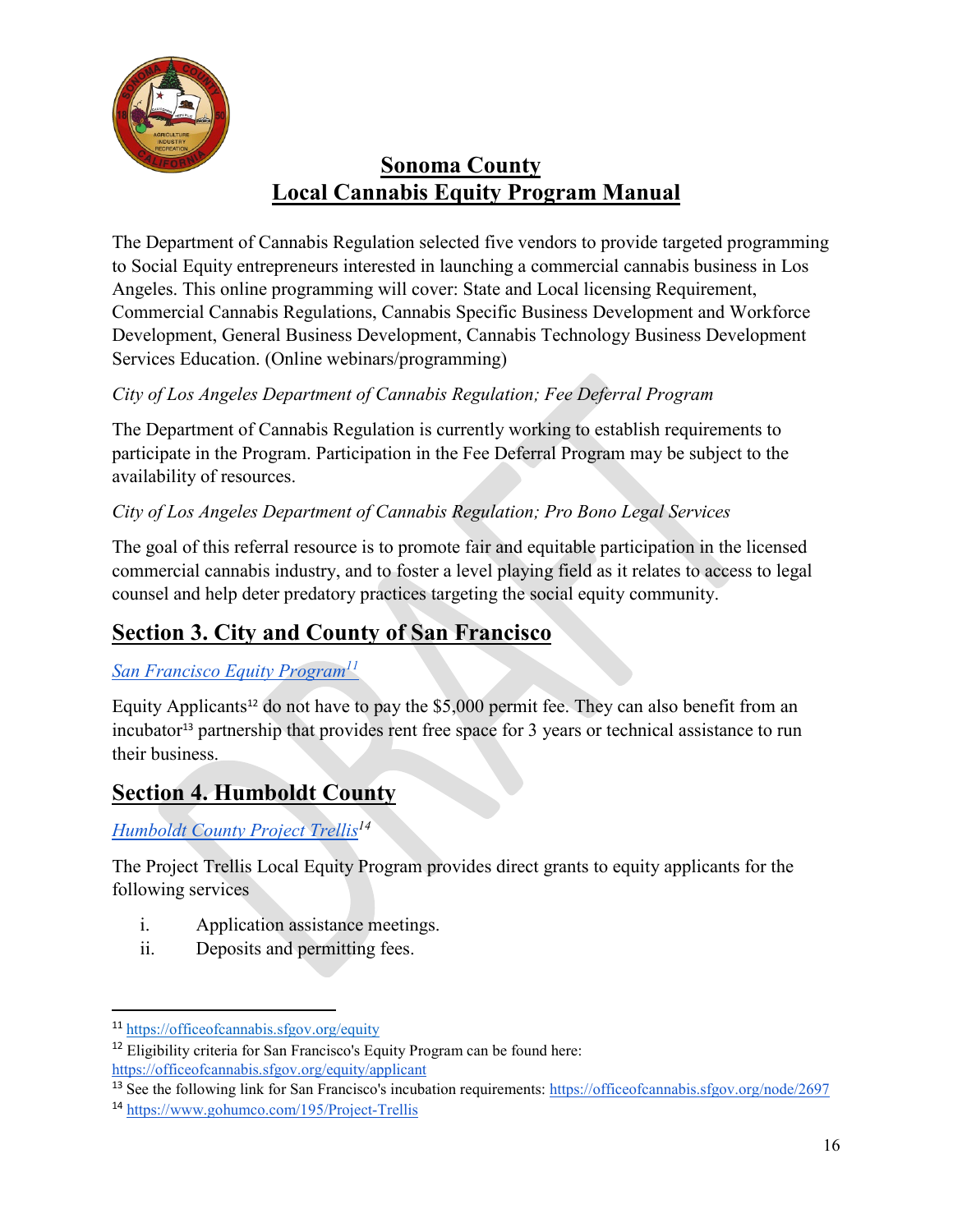

- iii. Sealing and annual registration of scales used in cannabis licensed businesses, or fees associated with Pesticide Applicator requirements.
- iv. Amounts up to \$10,000 towards equity applicant or licensee's annual fees
- v. Direct payments on the applicant's behalf of fees to agencies and/or professionals offering technical assistance for the formation of an incorporated cooperative. Cost of project may not exceed \$10,000 or funds remaining.
- vi. Direct grants, not to applicants, not to exceed \$10,000 per grant, for purposes of assuring compliance with regulatory requirements of the Jurisdiction or California permits or licenses, mitigating adverse environmental effects or ensuring financial solvency. Funds can be used for, but is not limited to, the following:
	- a. Water storage for irrigation during forbearance periods of surface water diversion required by state or local regulations.
	- b. Remediation and relocation of cannabis facilities located within streamside setbacks required by state or local regulation.
	- c. Installation of solar electrical systems to replace diesel or gasoline generator power for off-grid cannabis facilities where connecting to the grid is economically infeasible.
	- d. Rent for facilities where the above activity is occurring with documented consent of facility owner(s) of the cannabis cultivation and related activities.
- vii. Direct payment on the applicant's behalf of fees to agencies and/or professionals who offer cannabis small business development assistance, including but not limited to business planning, loan application preparation, site location services, human resource management, capital procurement services, bookkeeping and accounting practices and systems, for Humboldt County-based cannabis businesses. Cost of project may not exceed \$10,000 or funds remaining.
- viii. Direct payment on the applicant's behalf of fees for employment skill training for eligible equity participants and employees of their licensed cannabis operations in their jurisdiction.

## **Section 5. Mendocino County**

## *[Mendocino County LEEP: Local Equity Entrepreneur Program1](https://elevateimpactmendo.com/)5 (Elevate Impact)*

Equity applicants are allowed to apply for the following grants:

1. Direct grants of up to \$50,000

 <sup>15</sup> <https://elevateimpactmendo.com/>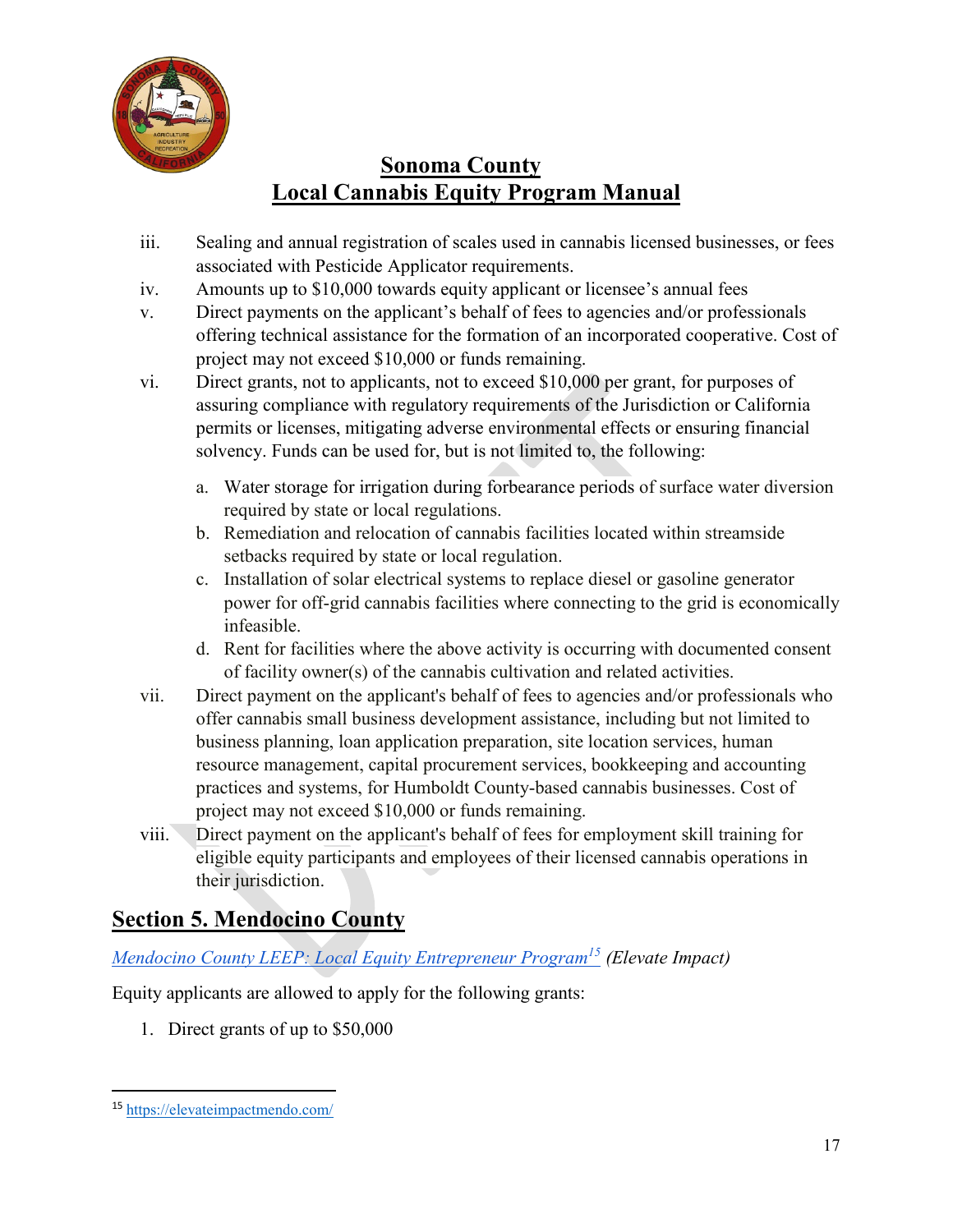

LEEP Designees can apply for up to \$50,000 in Direct Grants (disbursed in up to two \$25,000 tranches at the discretion of the grant recipient) for purposes of assuring compliance with regulatory requirements of local or state permits or licenses that mitigate adverse environmental effects of cannabis cultivation. Suggested activities include (but are not limited to):

- Water storage for irrigation during forbearance periods of surface water diversion required by state or local regulations.
- Remediation and relocation of cannabis facilities located within stream side setbacks required by state or local regulation.
- Installation of solar electrical systems to replace diesel or gasoline generator power for off-grid cannabis facilities where connecting to the grid is economically infeasible.
- Road remediation, watershed mitigation, culverts or infrastructure needed to meet state and local regulations.
- Grants for the purpose of employment skill training for eligible equity participants or seeking employment in licensed cannabis operations in Mendocino County.
- General business purposes including: (1) technical assistance or professional services including consultants providing CEQA analysis and Appendix G development, biological studies, bookkeeping, accounting, legal, insurance requirements; (2) business location procurement prior to or during the application process (i.e., rent and/or lease assistance); (3) assistance in required trainings such as Cal OSHA (4) cannabis related tax payments.
- 2. Fee and permit waiver grants of up to \$7,000

LEEP Designees can apply for a fee waiver for cannabis related County Permits or Licenses. The maximum cumulative amount per grantee is \$7,000 for County cannabis related permits, licenses, and application fees. While you may apply for more than one waiver, no partial fee waivers will be granted. Commercial Cannabis Business Tax true up invoices or quarterly payments are not eligible. LEEP Fee Waiver Grants will be awarded and will be scored on a pass or not approved basis. Incomplete or not approved applications will be encouraged to reapply. Complete applications will be eligible for grant awards as funding allows. Funding will be provided on a first come first served basis.

3. Technical assistance grants of up to \$2,000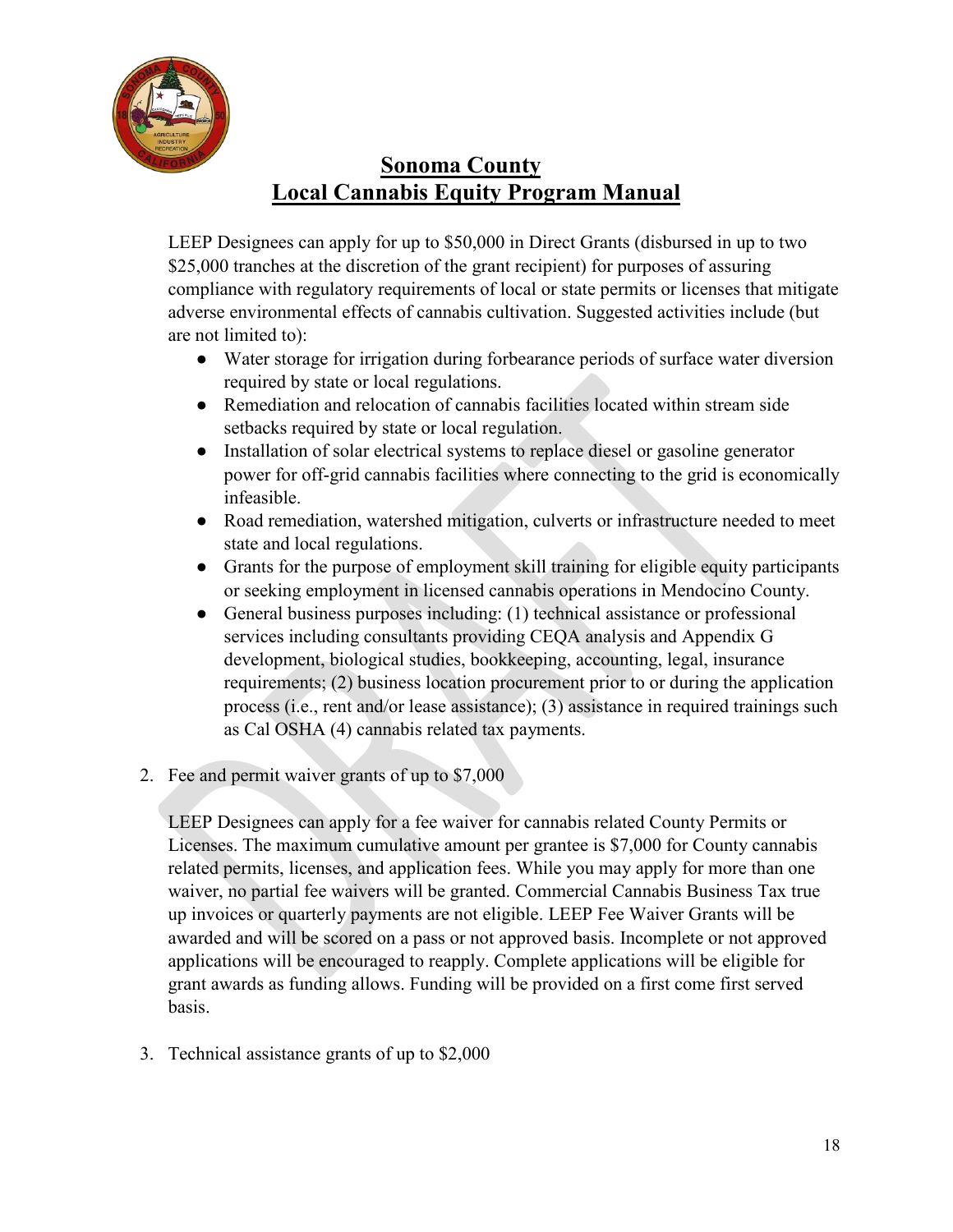

LEEP Designees can apply for up to \$2,000 in Technical Assistance Grants (TA Grants). Technical Assistance refers to support to help cannabis equity applicants and licensees acquire the knowledge and/or skills necessary in order to gain entry to, and operate in, the regulated cannabis marketplace. Direct technical assistance includes:

- One-on-one consulting and group training, to provide equity applicants and licensees the technical knowledge and expertise necessary to facilitate business ownership and employment in the cannabis industry.
- Small business support services, training and education related to state cannabis licensing and regulatory requirements, financial management, and business resilience.

Technical Assistance is defined as:

- Small Business Development Assistance including business planning, grant and loan application preparation, human resources management, capital procurement services, bookkeeping and accounting practices and systems, etc.
- Cannabis Cooperative Associations including understanding legal regulations pursuant to Business and Professions Code sections 26220-26231.2, and educational information regarding the process of forming Cannabis cooperatives.

# **Section 6. City of Sacramento**

## *[City of Sacramento Cannabis Opportunity Reinvestment and Equity \(CORE\) Grant Program](https://www.cityofsacramento.org/City-Manager/Divisions-Programs/Cannabis-Management/Core-Program)  [\(Elevate Impact\)](https://www.cityofsacramento.org/City-Manager/Divisions-Programs/Cannabis-Management/Core-Program)*

General program benefits may include but are not limited to: business plan development, business monitoring, coaching on access to capital, business needs assessment, loan readiness assessment, market assessment, data and research strategies an support, assistance with a legal entity, assistance with criminal records expungement, lease negotiation assistance, small business legal considerations, mentoring, fiscal management, marketing/social media, technical training, employee training, and regulatory compliance. A CORE Program participant shall be entitled to receive the following benefits based on the applicable classification:

Classifications 1, 2,  $3 \& 5^{16}$ : Participants shall receive the following:

- All support services offered under the program
- Priority processing of application(s)
- Waiver of the Business Operating Permit (BOP) fee
- Exclusive access to any future storefront dispensary permits

 <sup>16</sup> Please see the following link for a breakdown of the City of Sacramento's Equity Applicant Classifications: <https://www.cityofsacramento.org/City-Manager/Divisions-Programs/Cannabis-Management/Core-Program>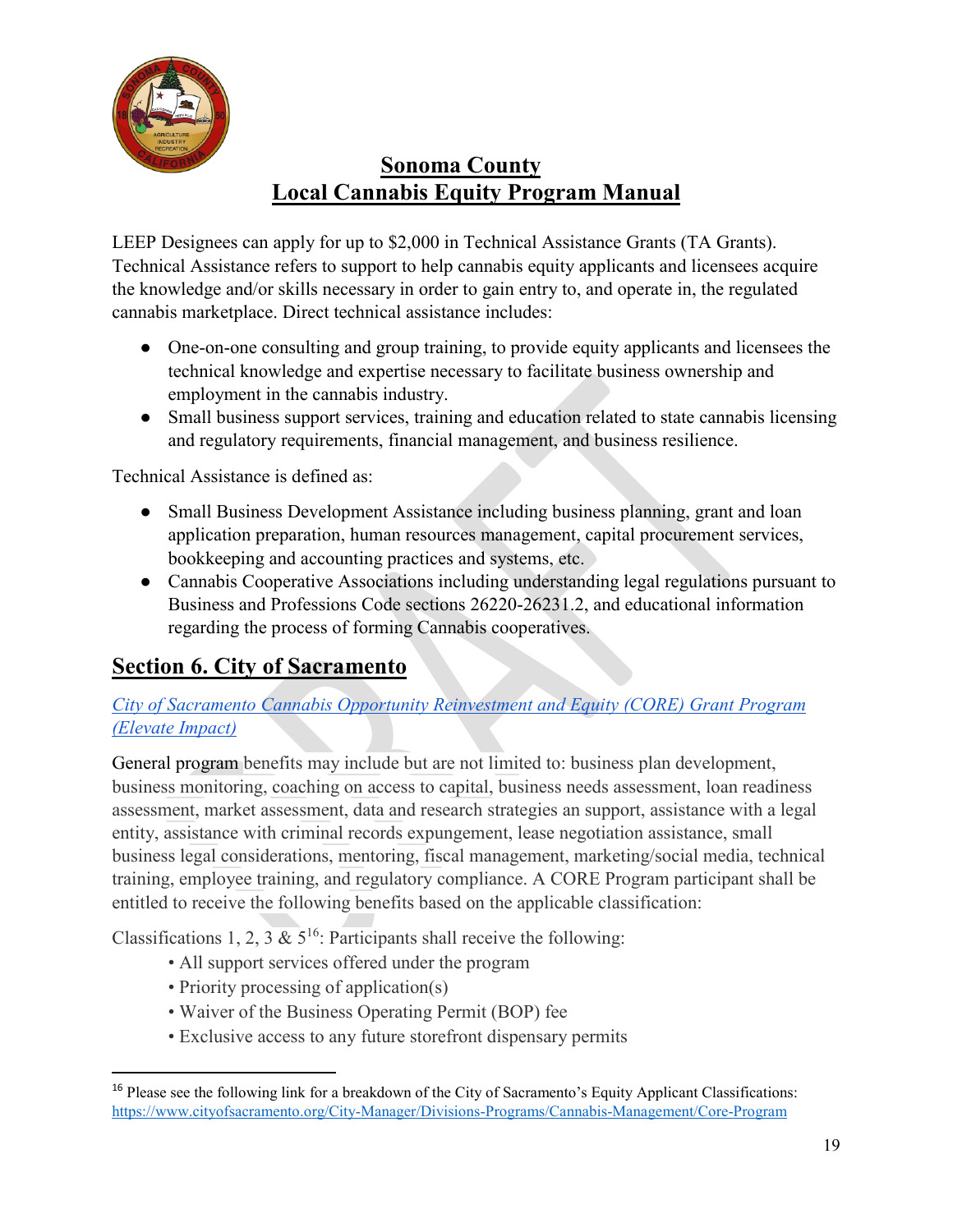

• Exemption from the Neighborhood Responsibility Plan (NRP) requirement Classification 4: Participants shall receive the following:

- Qualified and ready CORE participants to host
- Priority processing of application(s)

Sacramento's CORE Program also offers the *CORE Capital Loan Program17*

# **Section 7. City of Long Beach**

### *[City of Long Beach Cannabis Social Equity Program](https://www.longbeach.gov/citymanager/cannabis-information/cannabis-social-equity-program/open-an-equity-business/)*

Individuals who qualify for the Equity Program and want to open an adult-use cannabis business in Long Beach are eligible to receive benefits and assistance to help navigate the City's cannabis application and licensing process.

To qualify for the Equity Program, individuals must be verified as Equity Applicants by the Office of Cannabis Oversight and then be verified as Equity Businesses by the Business License Division. To qualify as an Equity Business, Equity Applicants must have a minimum of 51% ownership of the entity that will apply for an Adult-Use Cannabis Business License.

Equity Program Benefits<sup>18</sup>:

- Application workshops: assistance on how to prepare and submit a complete cannabis business license application and learn strategies on how to increase opportunities for approval at each stage of the application process.
- Fee Waivers<sup> $*19$ </sup>: All zoning, application, plan check, inspection and other application City fees are waived for Equity Businesses. Fee waivers will cover city costs that Equity Businesses would otherwise incur through the cannabis business license application and permitting process, thus allowing Equity Businesses to conserve resources for other costs associated with opening a cannabis business In Long Beach.
- Direct Grants\*: Direct grants are intended to offset non-City costs associated with completing each phase of the cannabis business license application and permitting process. Equity Applicants and Equity Businesses who complete cannabis business

 <sup>17</sup> [https://www.cityofsacramento.org/City-Manager/Divisions-Programs/Cannabis-Management/Core-](https://www.cityofsacramento.org/City-Manager/Divisions-Programs/Cannabis-Management/Core-Program/LoanProgram)[Program/LoanProgram](https://www.cityofsacramento.org/City-Manager/Divisions-Programs/Cannabis-Management/Core-Program/LoanProgram)

<sup>18</sup>[https://www.longbeach.gov/citymanager/cannabis-information/cannabis-social-equity-program/open-an-equity](https://www.longbeach.gov/citymanager/cannabis-information/cannabis-social-equity-program/open-an-equity-business/)[business/](https://www.longbeach.gov/citymanager/cannabis-information/cannabis-social-equity-program/open-an-equity-business/) 

 $19$  \*Fee waivers (except for application fees), direct grants and direct technical assistance are made available through grant funding provided by the State of California. Grant funding will only be available until funds are exhausted, or until the State mandated expiration of the equity grant program, whichever occurs sooner.